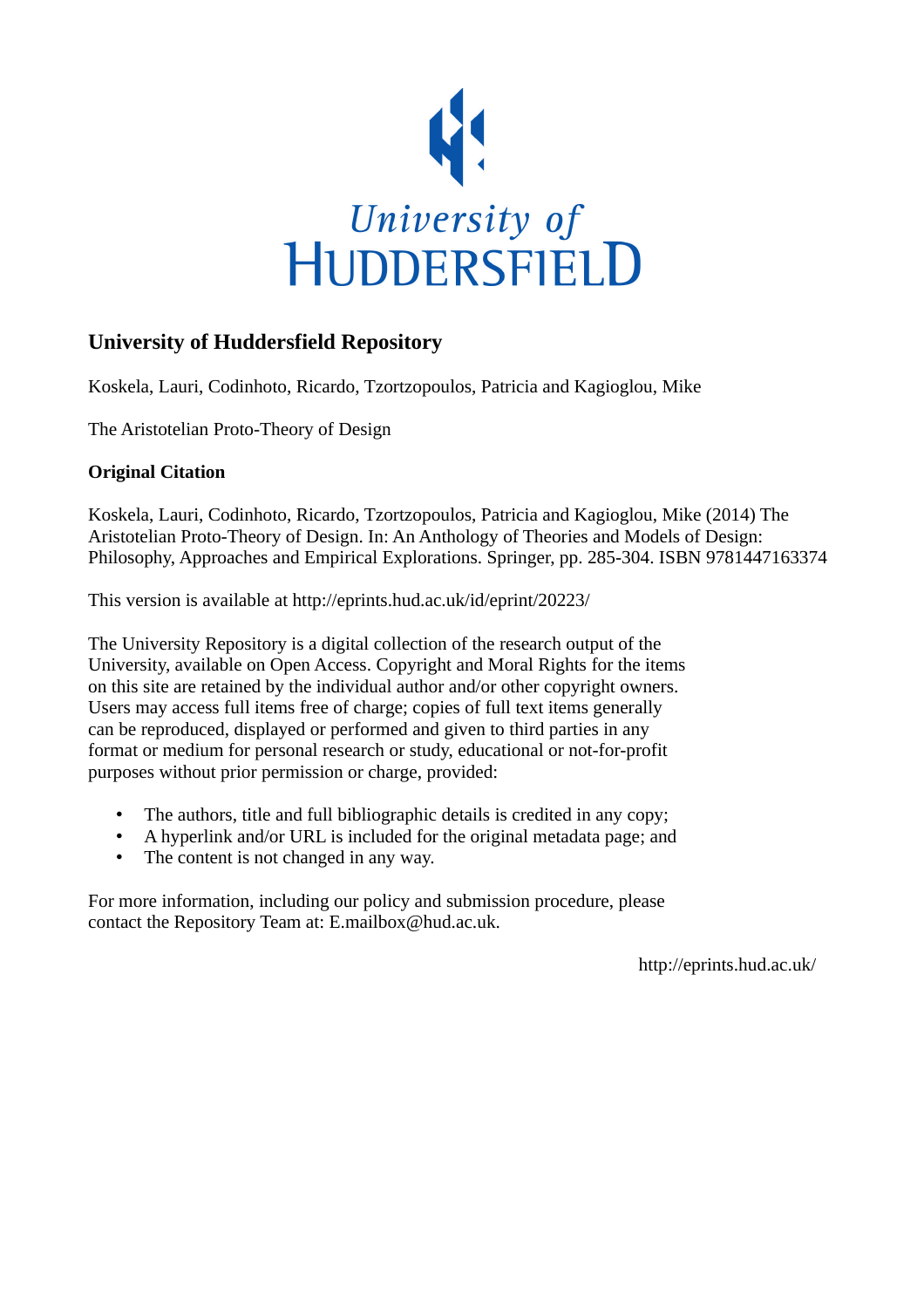# **The Aristotelian proto-theory of design**

*Lauri Koskela, Ricardo Codinhoto, Patricia Tzortzopoulos, Mike Kagioglou* 

### **Abstract**

In comparing deliberation to the analysis of a geometrical figure, Aristotle made a highly significant theoretical statement on design, which has largely gone unnoticed. Through an interpretation of the accounts given by Aristotle and the Greek geometer Pappus, seven features of the method of analysis can be identified, concerning the types of analysis, its stages, its start and end points, the types of reasoning involved, the relation of the two directions of reasoning, the strategy of reasoning and the targeted outcomes. This proto-theory is compared to the current theoretical landscape of design; also it is applied to clarify a current approach to conceptual design. Based on all this, the proto-theory as a theory of design is evaluated. It is concluded that the proto-theory fulfills several of the functions of a theory in a superior and fertile way. Thus, this proto-theory is not only of historical interest, but – still – provides a contribution to the theoretical knowledge on design.

### **Introduction**

In 1993, Cross (1993) stated that the existing design science had contributed little to advances of design practice. After that, similar views have been presented by many. For example, the NSF Report on Engineering Systems Design Workshop (2010) states: "There is a profound need for a normative theory of engineering design [...] Today, without such a theory, our systems engineering methods, processes and tools are a very large edifice built on extraordinarily loose sand."

However, in late Antiquity, the medical doctor Galen (AD 129 – c. 216?), whose influential writings were to be used for fifteen centuries in medical training, praised (what we now would call) a normative theory of engineering design, namely adopting the method of analysis and synthesis from geometry to design. He showed (Galen 1997) how it is applied in the concrete case of designing and making a sun dial, and proposed this theory to be used also in medicine.

Thus, the theory of design has degenerated from being at the leading edge of knowledge at Galen's time to an almost non-existing entity in our times. What on earth happened to it? Is the theory of design known by Galen now hopelessly obsolete, as most of his medical knowledge is, or has it been forgotten?

We contend that the ancient theory of design is not obsolete, but it has been forgotten. In this Chapter, we first address the historical questions: What was the theory of design known and applied by Galen; how was it originated? Then we turn to the question of current interest: Does the ancient theory of design have significance still today?

Submitted version of: Koskela, L, Codinhoto, R, Tzortzopoulos, P and Kagioglou, M (2014) 'The Aristotelian proto-theory of design', in: *An Anthology of Theories and Models of Design: Philosophy, Approaches and Empirical Explorations*, (ed.) Chakrabarti, A and Blessing, L. Springer, London. Pp. 285 - 304.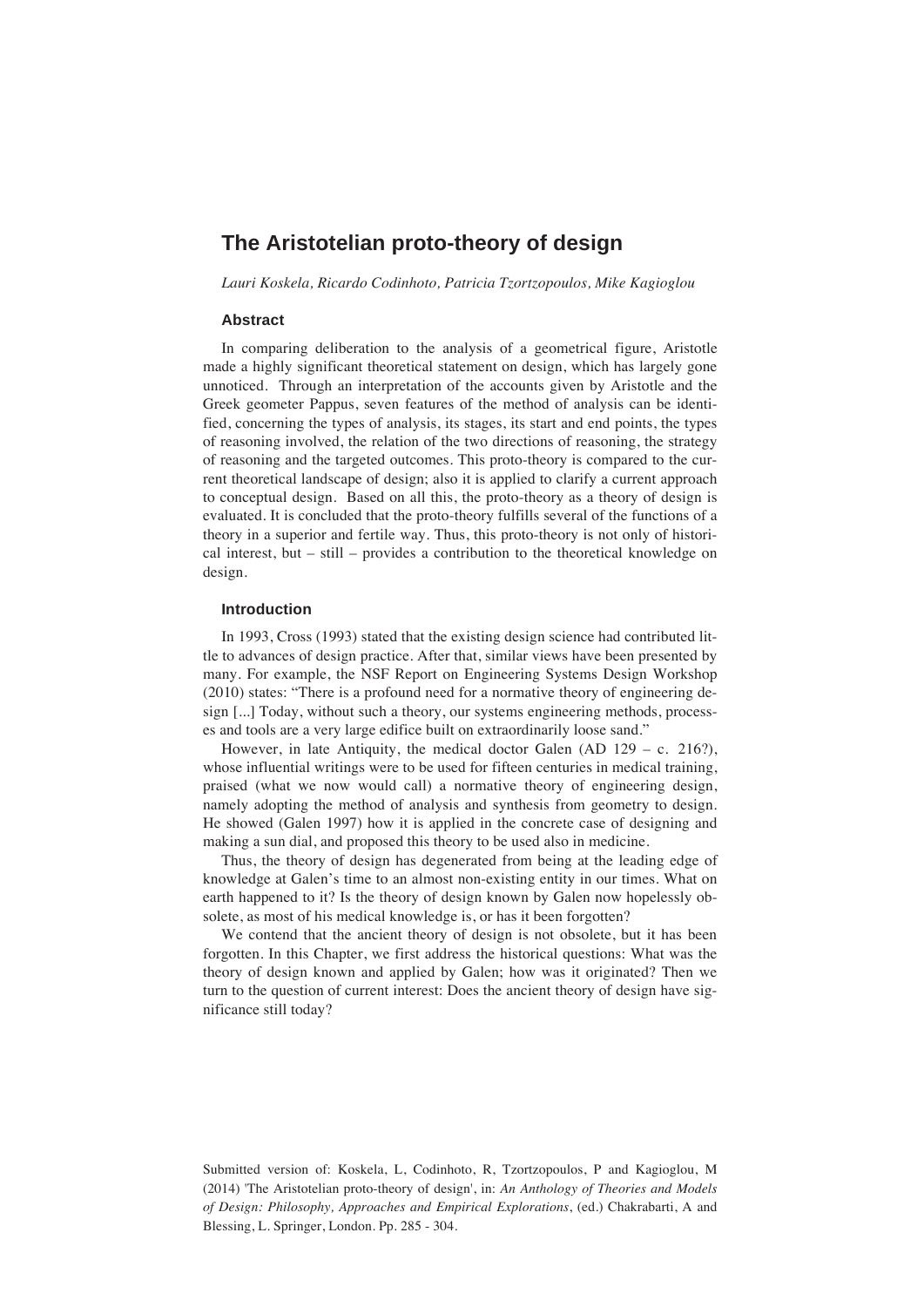### **Origin of design theorizing**

#### **Aristotle as design theorist**

We contend that the theory of design referred to, applied and further developed by Galen has its origin in Aristotle. In his Nicomachean Ethics, Aristotle (384-322 BC) states that "the person who deliberates seems to investigate and analyse in the way described as though he were analysing a geometrical construction". Actually, this short statement, along with the sentences surrounding it (Table 1) contains a powerful view on design – however, several layers of interpretation in light of other classical texts are needed for revealing this.

The first question is whether Aristotle means design here. Indeed, he does not use this term for the simple reason that it is of a much more recent origin. Instead, he focuses on deliberation, in the sense of figuring out what to do (Cooper 1975). In his examples, this deliberation occurs in the framework of production (*poiesis*), which has a wide interpretation: it covers medicine, oratory, shoe making, house building, shipbuilding, agriculture, and also artistic activities such as poetry and music.

In the scheme of Aristotle (1924), production has two stages: thinking and making:

Of the productions or processes one part is called thinking and the other making, - that which proceeds from the starting-point and the form is thinking, and that which proceeds from the final step of the thinking is making.

He exemplifies this through healing by a doctor; the medical knowledge of Aristotle is obsolete but the concepts and method are clearly visible (Aristotle 1924):

The healthy subject is produced as the result of the following train of thought:-since this is health, if the subject is to be healthy this must first be present, e.g. a uniform state of body, and if this is to be present, there must be heat; and the physician goes on thinking thus until he reduces the matter to a final something which he himself can produce. Then the process from this point onward, i.e. the process towards health, is called a 'making'.

The similarity of logic (means-ends structure) and subject (healing) in the quoted passage and the focused passage in Nicomachean ethics allows concluding that this thinking equates to deliberation. In the case of producing an object, thinking arguably includes the mental operations required before any making is possible, namely designing (in its colloquial sense, specifying the functional principles, form and material of an object) and planning. Thus, when discussing deliberation, Aristotle covers designing.

 $\overline{2}$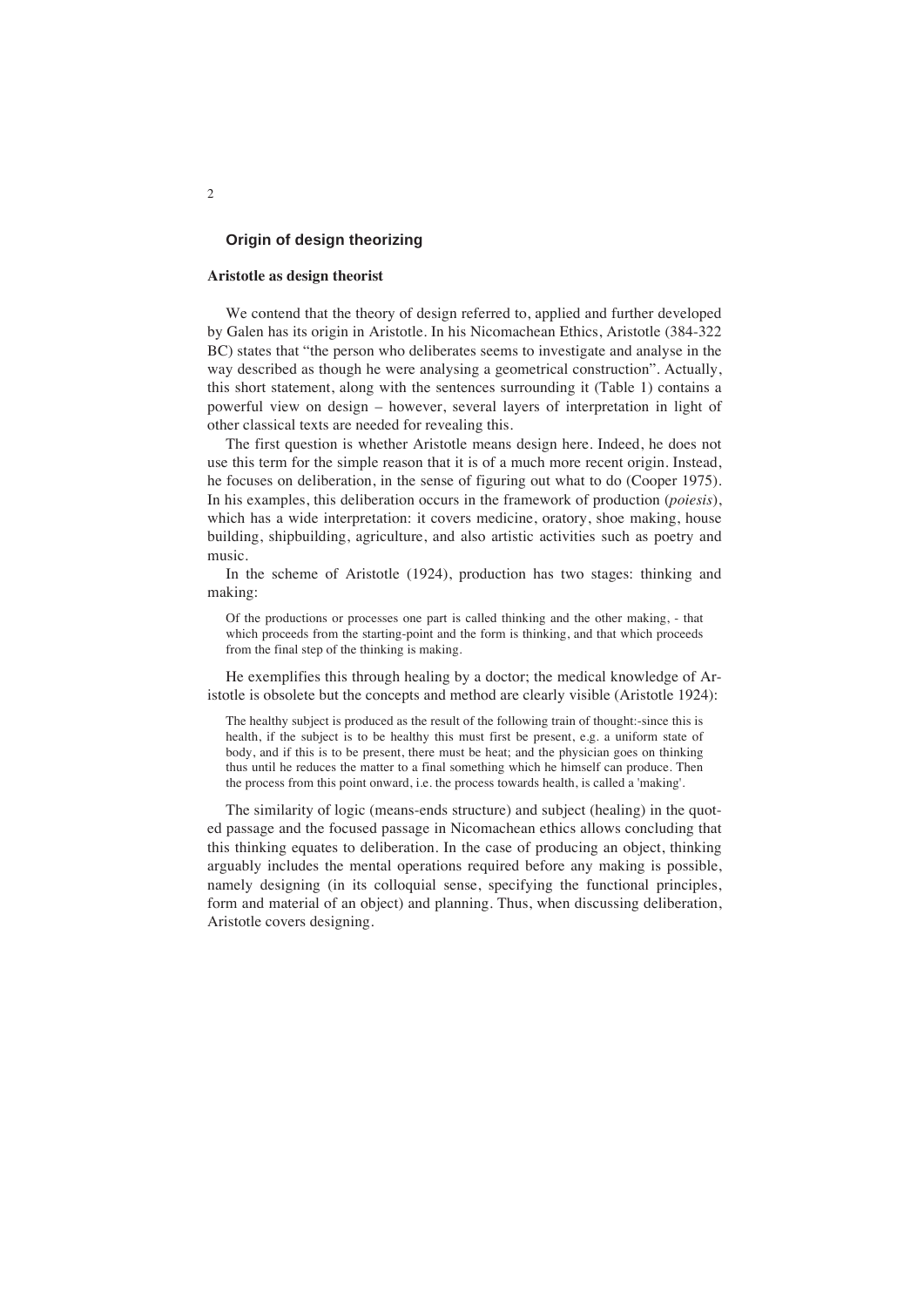Table 1. Aristotle's account on deliberation in Nicomachean Ethics (Aristotle s.a.)

We deliberate not about ends but about means. For a doctor does not deliberate whether he shall heal, nor an orator whether he shall persuade, nor a statesman whether he shall produce law and order, nor does any one else deliberate about his end. They assume the end and consider how and by what means it is to be attained; and if it seems to be produced by several means they consider by which it is most easily and best produced, while if it is achieved by one only they consider how it will be achieved by this and by what means this will be achieved, till they come to the first cause, which in the order of discovery is last. For the person who deliberates seems to investigate and analyse in the way described as though he were analysing a geometrical construction (not all investigation appears to be deliberation – for instance mathematical investigations - but all deliberation is investigation), and what is last in the order of analysis seems to be first in the order of becoming. And if we come on an impossibility, we give up the search, e.g. if we need money and this cannot be got; but if a thing appears possible we try to do it.

#### **Analysing a geometrical construction**

What, then, does "analysing a geometrical construction" mean? This refers to the method of analysis in geometry, a sophisticated and well-known procedure already at Aristotle's time, although the only written account of it (Table 2), by Pappus (AD c.  $290 - c. 350$ ), comes from late Antiquity.

It is useful to briefly outline the procedure contained in the method of analysis (Figure 1). In geometry, one typical problem is to construct a given geometrical figure using a ruler and a compass (this is the problematical analysis of Pappus). The starting point of analysis is to assume the sought figure already done, and to consider through which means it can be created, further through which means this can be achieved, until one comes to something well known, such as a theorem generally known to be true (thus, reasoning in analysis consists of inferences backward). This is the end point of analysis, and simultaneously the start point of synthesis. In synthesis, one follows, in a deductive manner, the steps taken in analysis, but in reverse order, and comes finally to the sought figure. Synthesis contains both the construction of the sought figure and its proof. - It has to be stressed that the sophistication and richness of the method of analysis is not transmitted in such a brief outline.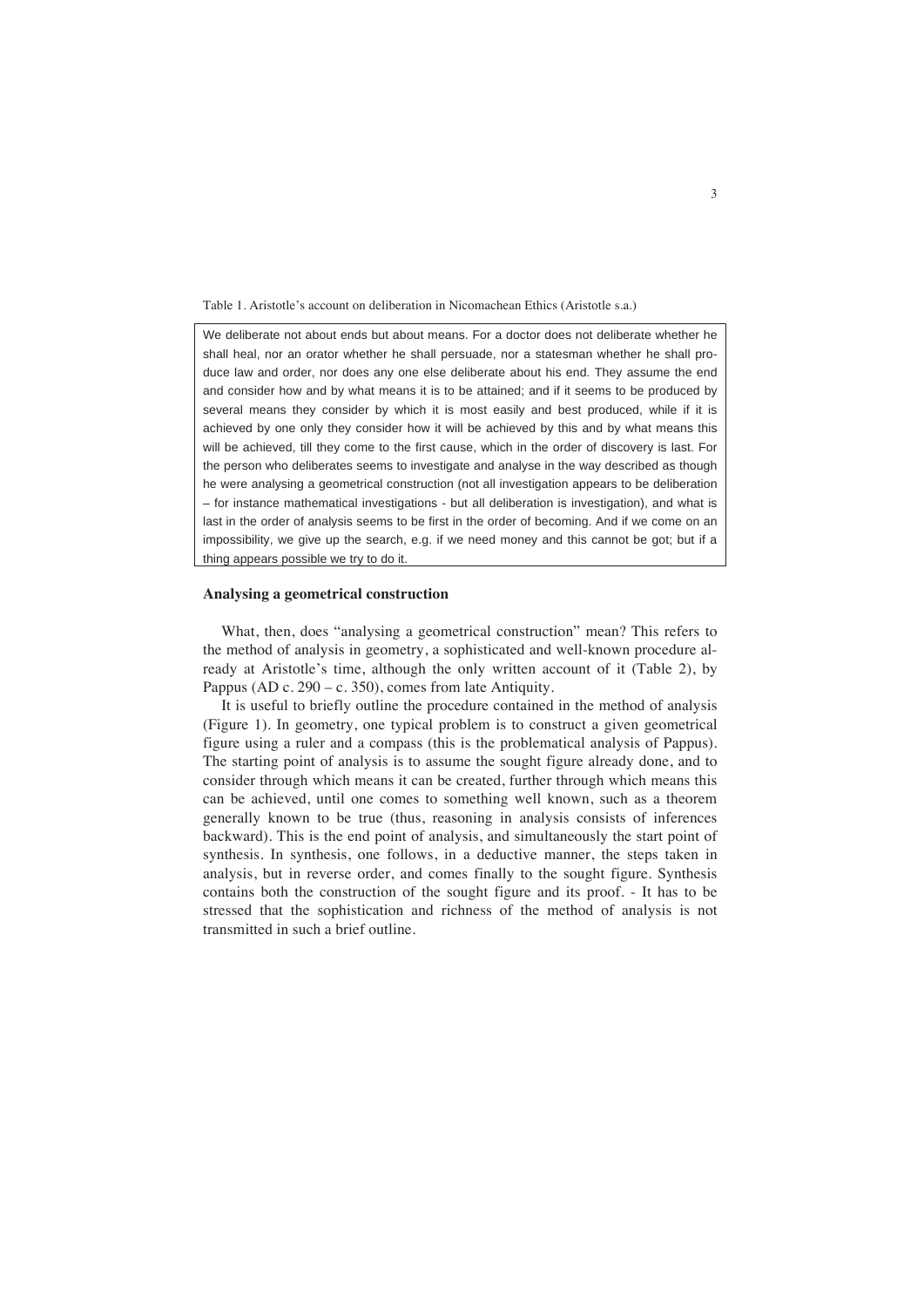

Figure 1. Outline of the method of analysis (problematical analysis).

Table 2. Pappus' account on the method of analysis (from Hintikka & Remes 1974)

Now analysis is the way from what is sought - as if it were admitted - through its concomitants in order to something admitted in synthesis. For in analysis we suppose that which is sought to be already done, and we inquire from what it results, and again what is the antecedent of the latter, until we on our backward way light upon something already known and being first in order. And we call such a method analysis, as being a solution backwards. In synthesis, on the other hand, we suppose that which was reached last in analysis to be already done, and arranging in their natural order as consequents the former antecedents and linking them one with another, we in the end arrive at the construction of the thing sought. And this we call synthesis.

Now analysis is of two kinds. One seeks the truth, being called theoretical. The other serves to carry out what was desired to do, and this is called problematical. In the theoretical kind we suppose the thing sought as being and as being true, and then we pass through its concomitants in order, as though they were true and existent by hypothesis, to something admitted; then, if that which is admitted be true, the thing sought is true, too, and the proof will be the reverse of analysis. But if we come upon something false to admit, the thing sought will be false, too. In the problematical kind we suppose the desired thing to be known, and then we pass through its concomitants in order, as though they were true, up to something admitted. If the thing admitted is possible or can be done, that is, if it is what the mathematicians call given, the desired thing will also be possible. The proof will again be the reverse of analysis. But if we come upon something impossible to admit, the problem will also be impossible.

4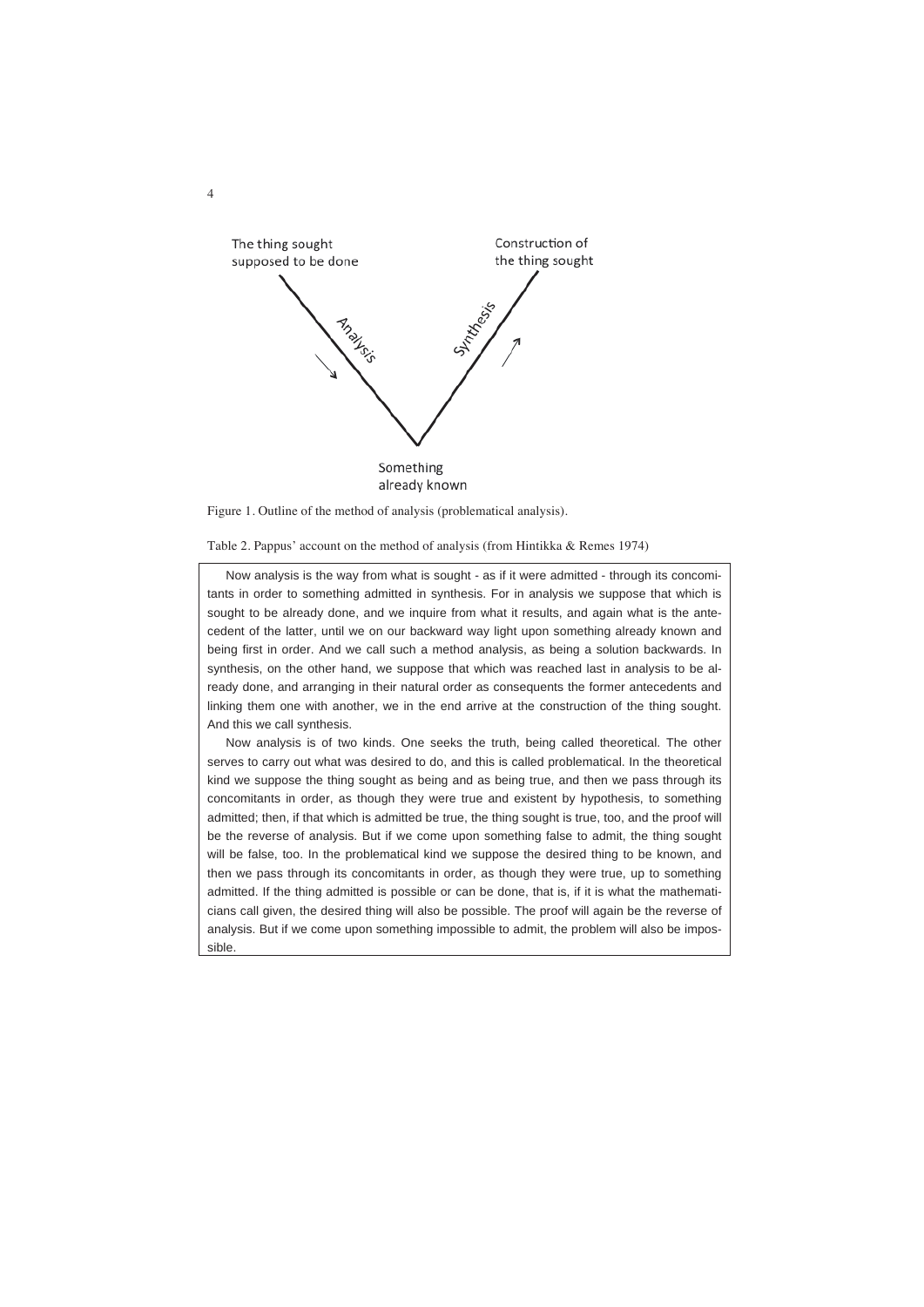### **Comparison of deliberation by Aristotle to the method of analysis by Pappus**

A comparison of Aristotle's account of deliberation and Pappus' description of the method of analysis (Table 3) reveals an astonishing similarity, as noted by Hintikka and Remes (1974). Indeed, it can be asked whether Pappus was influenced by Aristotle's account of deliberation, but this is hardly probable as the method of analysis was the paramount methodological resource for Greek geometers and Pappus, a practitioner of the method of analysis, must have absorbed it from his teachers and prior mathematical treatises. Indeed, Menn (2002) argues that the same logical description of analysis that we find in Pappus was already available in Plato's and Aristotle's time.

| Aristotle's description of deliberation                                                                                                                                                                                                                                                                | Corresponding parts in Pappus'                                                                                                                                                        |  |  |
|--------------------------------------------------------------------------------------------------------------------------------------------------------------------------------------------------------------------------------------------------------------------------------------------------------|---------------------------------------------------------------------------------------------------------------------------------------------------------------------------------------|--|--|
|                                                                                                                                                                                                                                                                                                        | description of the method of analysis                                                                                                                                                 |  |  |
| They assume the end                                                                                                                                                                                                                                                                                    | For in analysis we suppose that which is<br>sought to be already done,                                                                                                                |  |  |
| and consider how and by what means it is to<br>be attained:                                                                                                                                                                                                                                            | and we inquire from what it results,                                                                                                                                                  |  |  |
| and if it seems to be produced by several<br>means they consider by which it is most<br>easily and best produced,                                                                                                                                                                                      |                                                                                                                                                                                       |  |  |
| while if it is achieved by one only they con-<br>sider how it will be achieved by this and by<br>what means this will be achieved,                                                                                                                                                                     | and again what is the antecedent of the lat-<br>ter.                                                                                                                                  |  |  |
| till they come to the first cause, which in the<br>order of discovery is last.                                                                                                                                                                                                                         | until we on our backward way light upon<br>something already known and being first in<br>order.                                                                                       |  |  |
| For the person who deliberates seems to in-<br>vestigate and analyse in the way described<br>as though he were analysing a geometrical<br>construction (not all investigation appears to<br>be deliberation- for instance mathematical<br>investigations- but all deliberation is investi-<br>gation), |                                                                                                                                                                                       |  |  |
| and what is last in the order of analysis<br>seems to be first in the order of becoming.                                                                                                                                                                                                               | In synthesis, on the other hand, we suppose<br>that which was reached last in analysis to be<br>already done, and [] we in the end arrive at<br>the construction of the thing sought. |  |  |
| And if we come on an impossibility, we give<br>up the search, e.g. if we need money and<br>this cannot be got; but if a thing appears<br>possible we try to do it.                                                                                                                                     | But if we come upon something false to ad-<br>mit, the thing sought will be false, too.                                                                                               |  |  |

Table 3. Comparison of deliberation and analysis.

When describing deliberation, Aristotle refers to all the steps of the method of analysis, as later described by Pappus (and presents one additional step not cov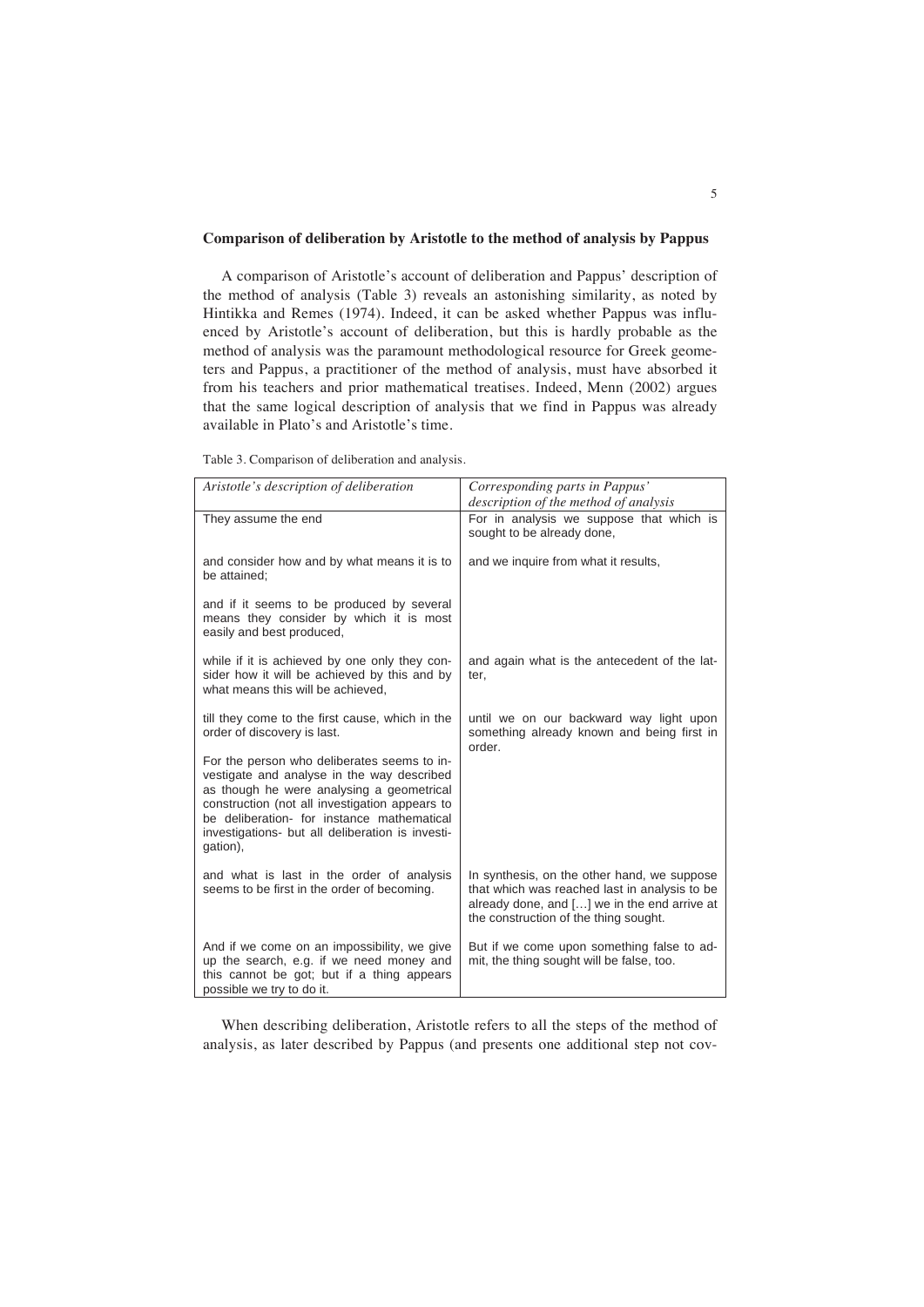ered by Pappus). Deliberation starts in the same way as analysis, proceeds through the same steps, and even ends similarly. Arguably, Aristotle claims that deliberation and analysis are throughout similar or analogous, from beginning to end. In relation to this claim, several implications and consequential questions arise.

### **Implications from the viewpoint of design**

Thus, in proposing that the person who deliberates seems to investigate and analyse as though he were analysing a geometrical construction, Aristotle presents the first theory – proto-theory – of design. It encompasses the claim that design is similar, or analogous, to geometric analysis. This proto-theory was influential still in late Antiquity, as Galen's example shows, but fell then into oblivion.

Did Aristotle mean that just the topics explicitly mentioned by him are similar between design and geometrical analysis, or does the remark imply an overall, deeper structural similarity? The rhetorical figure he used, from beginning to end, would pinpoint to the latter alternative. Likewise, the character of his writings as lecture notes (Barnes 2000) suggests taking the overall similarity as the hypothetical starting point: it falls to us to establish the extent of similarity.

What, according to Aristotle, is the degree of similarity between design and analysis? Not much can be concluded regarding this question. Several stages of deliberation seem to be similar to their counterparts in analysis; however, the wording "as though he were analysing a geometrical construction" allows a looser analogy, too.

Interpreting the method of analysis as a theory of design leads to the question, whether it is a descriptive or prescriptive theory. Aristotle's wording itself refers to a descriptive account; however, the method of analysis is a prescriptive procedure. Perhaps Aristotle means that expert "deliberators" naturally drift to similar steps as in analysis.

 Why was Aristotle concerned with deliberation as it occurs in production? Science of production (*techne*) was one of the three sciences defined by him, all expected to provide information about causes. Aristotle recognized four different causes: efficient, formal, material and final. Now, this account of deliberation may be interpreted as providing explanation on how the final cause comes to be in production. As final cause had the explanatory priority, this was an important piece in the scientific edifice of Aristotle.

### **Wider questions arising**

An account of geometrical analysis and synthesis and of the place given to it by Aristotle in the productive science, as presented above, immediately raises several wider questions. Given the longstanding and wide interest into Aristotle's works, how can the significance of his remark for design theorizing have avoided atten-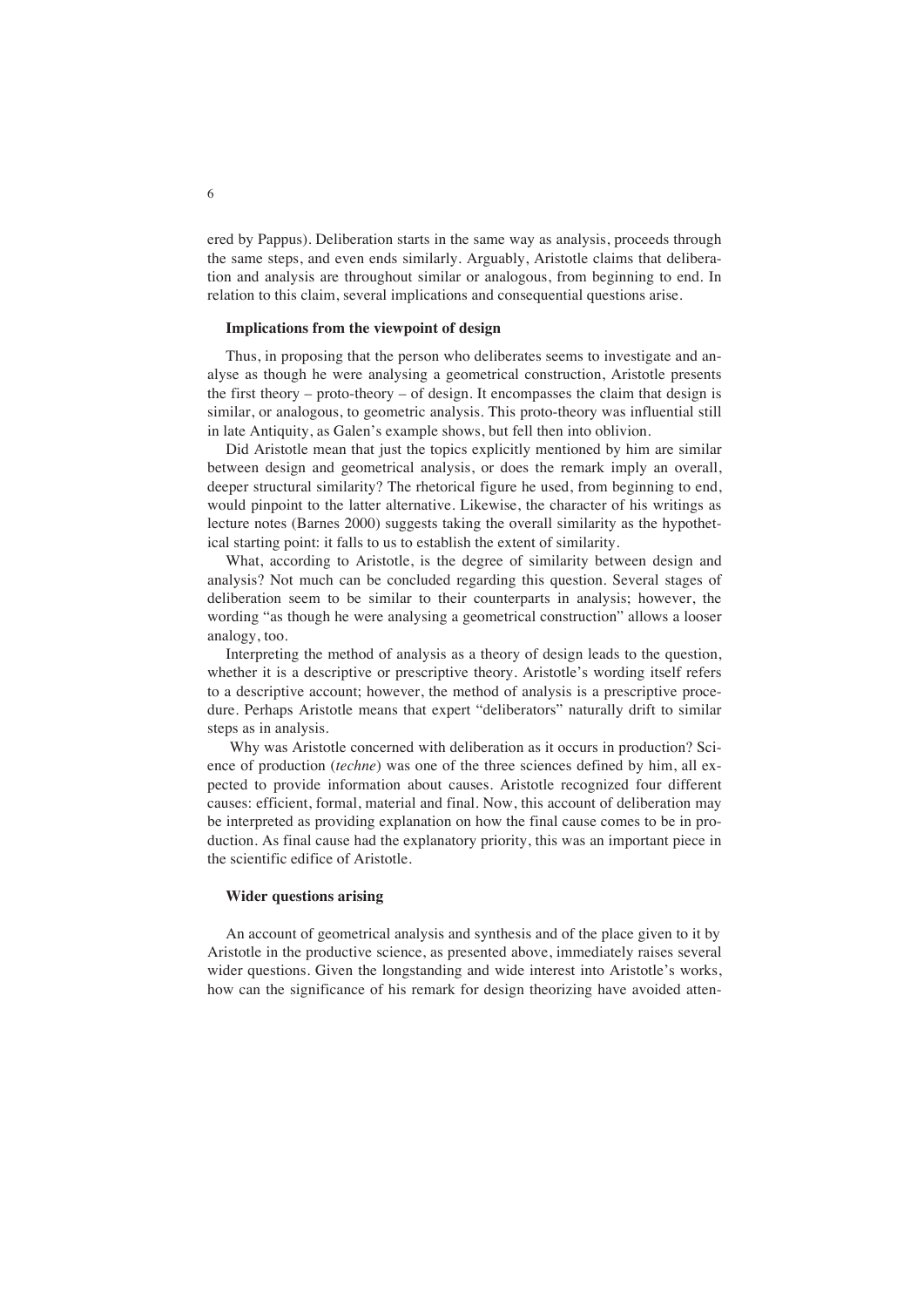tion up to now? Why has not the understanding of analysis and synthesis as a precisely defined, ancient method been transmitted to the present day?

That this Aristotle's remark is being focused on only now has its explanation both at the "supply and demand" side. As already mentioned, the interpretation of this remark requires support from other parts of Aristotle's corpus, and its full significance can be grasped only if the method of analysis is understood. This understanding has not been widely diffused through the history. Modern theorizing on design started only in the 1960's. Neither now nor fifty years ago has it been usual to look for Aristotle as a source for theorizing.

The relative disappearance of the original understanding of geometric analysis is due to several factors, which can be only briefly outlined here. Although the method of analysis had been fundamental for the initial development of geometry, philosophy of science (the scientific method) and productive science, all these disciplines failed to maintain understanding on their roots. In geometry and mathematics, the success of the geometric analysis in stimulating further advances, especially infinitesimal calculus, dwarfed Euclidean geometry, and new meanings were given to the term analysis. In natural science, Enlightenment led to an anti-Aristotelian sentiment and the emphasis shifted to empirical studies, from the consideration of classical texts where the geometric roots of the scientific method are explained. In turn, productive science, *techne*, encountered a discontinuation: although productive science was well known in late Antiquity, it was not widely recognised in the Renaissance and fell into oblivion. Altogether, these developments effectively removed understanding on geometric analysis from the public domain.

### **The current significance of the proto-theory of design**

What is the current – rather than historical – significance of this proto-theory of design? This question is examined in four steps. First, we have to settle what we now know about the method of analysis. Secondly, we compare that to the current theoretical landscape of design. Third, we report a case of utilizing understanding on the proto-theory to clarify a current approach to conceptual design. Fourthly, based on all this, we evaluate the proto-theory as a theory of design and draw the conclusions regarding its significance.

# **What is the method of analysis, understood as the proto-theory of design?**

The method of analysis was well known and practiced in Antiquity, but in modern times, the interest has mostly been towards understanding and reconstructing it. Besides Aristotle's and Pappus' accounts, examples of ancient geometric practice (like those presented by Euclid and Pappus) and the interpretation tradition in the Middle Ages (Beaney 2009, Raftopoulos 2003) may give insights to this method. Lastly, current examinations of the method of analysis in mathematics and philosophy of science (for example, Hintikka & Remes 1974, Hintikka 2011, Polya 2004) provide useful directions.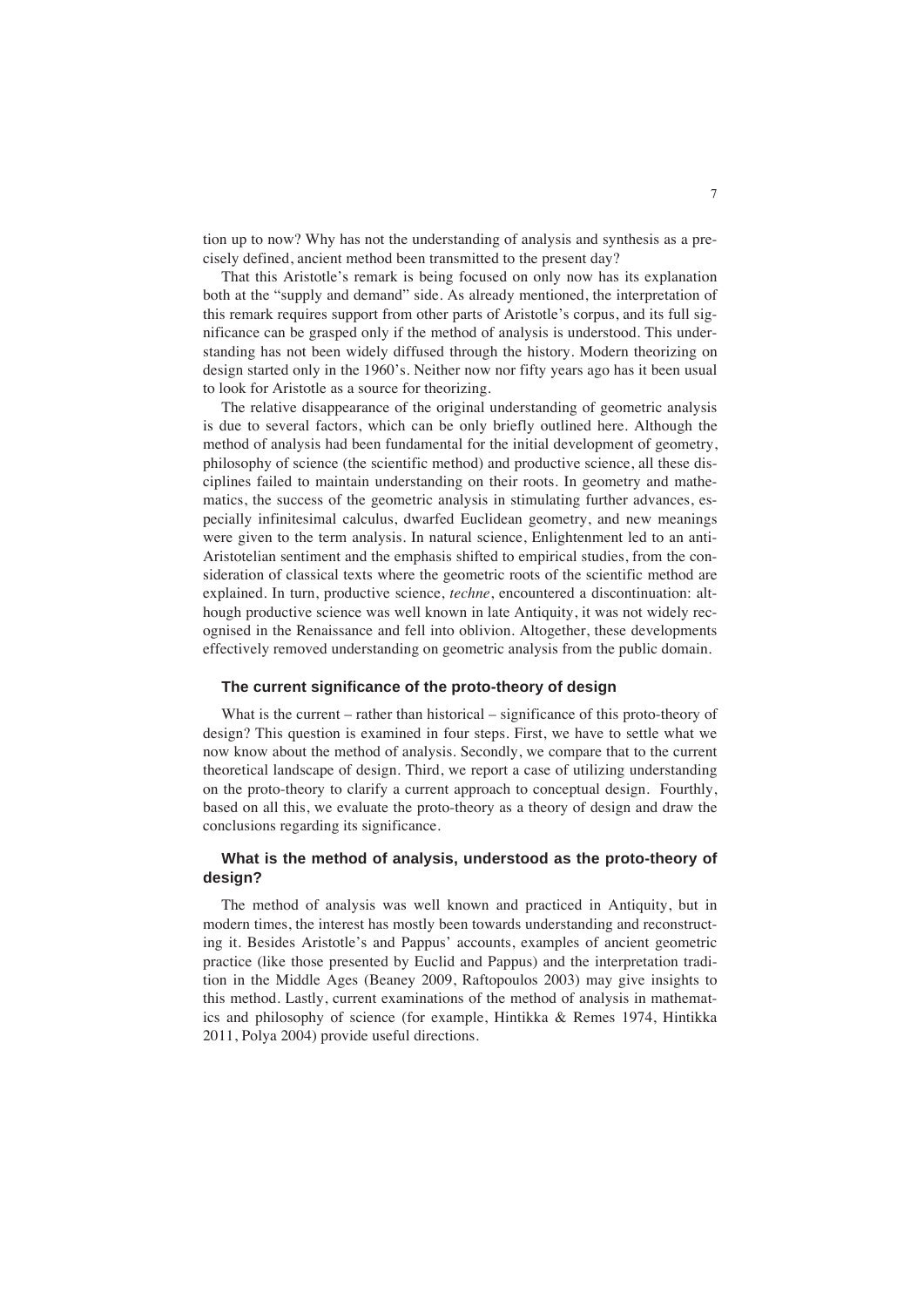Drawing from these sources (Table 4), although mainly from ancient descriptions, seven features of the method of analysis can be extracted:

Table 4. Justification for the pinpointed features of the method of analysis.

| analysis                      | Feature of the method of     | Coverage of the features of the method of analysis in different<br>sources |             |               |                  |                  |
|-------------------------------|------------------------------|----------------------------------------------------------------------------|-------------|---------------|------------------|------------------|
|                               |                              | Aristotle's                                                                | Pappus'     | Mathe-        | <b>Tradition</b> | Modern           |
|                               |                              | account<br>of                                                              | account     | matical       | of<br>inter-     | interpre-        |
|                               |                              | deliberation                                                               | on<br>the   | practice,     | pretation        | tation           |
|                               |                              |                                                                            | method of   | as<br>pre-    | (Beaney          |                  |
|                               |                              |                                                                            | analysis    | sented in     | 2009)            |                  |
|                               |                              |                                                                            |             | ancient       |                  |                  |
|                               |                              |                                                                            |             | literature    |                  |                  |
|                               | 1. Two types of analysis:    | Problemati-                                                                | Explicitly  | Commonly      |                  | Described        |
|                               | problematical and theoreti-  | cal<br>analysis                                                            | described   | found         |                  | Polya<br>by      |
| cal                           |                              | implicitly                                                                 |             |               |                  | (2004)           |
|                               |                              | pinpointed                                                                 |             |               |                  |                  |
|                               | 2. Two stages in analysis    | Explicit<br>de-                                                            |             |               |                  |                  |
|                               |                              | scription                                                                  |             |               |                  |                  |
| 3. Start and end points qual- |                              | Explicit<br>de-                                                            | Explicitly  | Commonly      |                  |                  |
| itatively different           |                              | scription                                                                  | described   | found         |                  |                  |
| 4.                            | Regression/                  | Explicit<br>de-                                                            |             | Commonly      | Scholastic       |                  |
| Three<br>types of             | deduction                    | scription                                                                  |             | found         | tradition        |                  |
| reason-                       | Decomposition/               | Explicit<br>de-                                                            | Explicitly  |               | Scholastic       |                  |
| in<br>ing                     | composition                  | scription                                                                  | described   |               | tradition        |                  |
| two di-                       | Transformation               |                                                                            |             | Commonly      | Scholastic       | Examined         |
| rec-                          |                              |                                                                            |             | found         | tradition        | Hin-<br>by       |
| tions                         |                              |                                                                            |             | (auxiliary    |                  | tikka<br>&       |
|                               |                              |                                                                            |             | lines)        |                  | Remes            |
|                               |                              |                                                                            |             |               |                  | (1974)           |
| 5. The unity of the two di-   |                              | Vaguely de-                                                                | Explicitly  | Commonly      |                  |                  |
|                               | rections of reasoning        | scribed                                                                    | described   | found         |                  |                  |
|                               | 6. Two strategies of reason- | Explicitly de-                                                             | Explicit    |               |                  | <b>Discussed</b> |
| ing                           |                              | scribed<br>for                                                             | descrip-    |               |                  | Polya<br>by      |
|                               |                              | analysis                                                                   | tion<br>for |               |                  | (2004)           |
|                               |                              |                                                                            | analysis    |               |                  |                  |
|                               |                              |                                                                            | and<br>syn- |               |                  |                  |
|                               |                              |                                                                            | thesis      |               |                  |                  |
| 7. Two targeted outcomes      |                              | Explicit<br>but                                                            | Explicit    | Reductio      |                  |                  |
|                               |                              | brief<br>de-                                                               | but brief   | ad absur-     |                  |                  |
|                               |                              | scription                                                                  | descrip-    | dum as a      |                  |                  |
|                               |                              |                                                                            | tion        | way of es-    |                  |                  |
|                               |                              |                                                                            |             | tablishing    |                  |                  |
|                               |                              |                                                                            |             | the impos-    |                  |                  |
|                               |                              |                                                                            |             | sibility of a |                  |                  |
|                               |                              |                                                                            |             | solution      |                  |                  |

1. Two types of analysis: problematical and theoretical.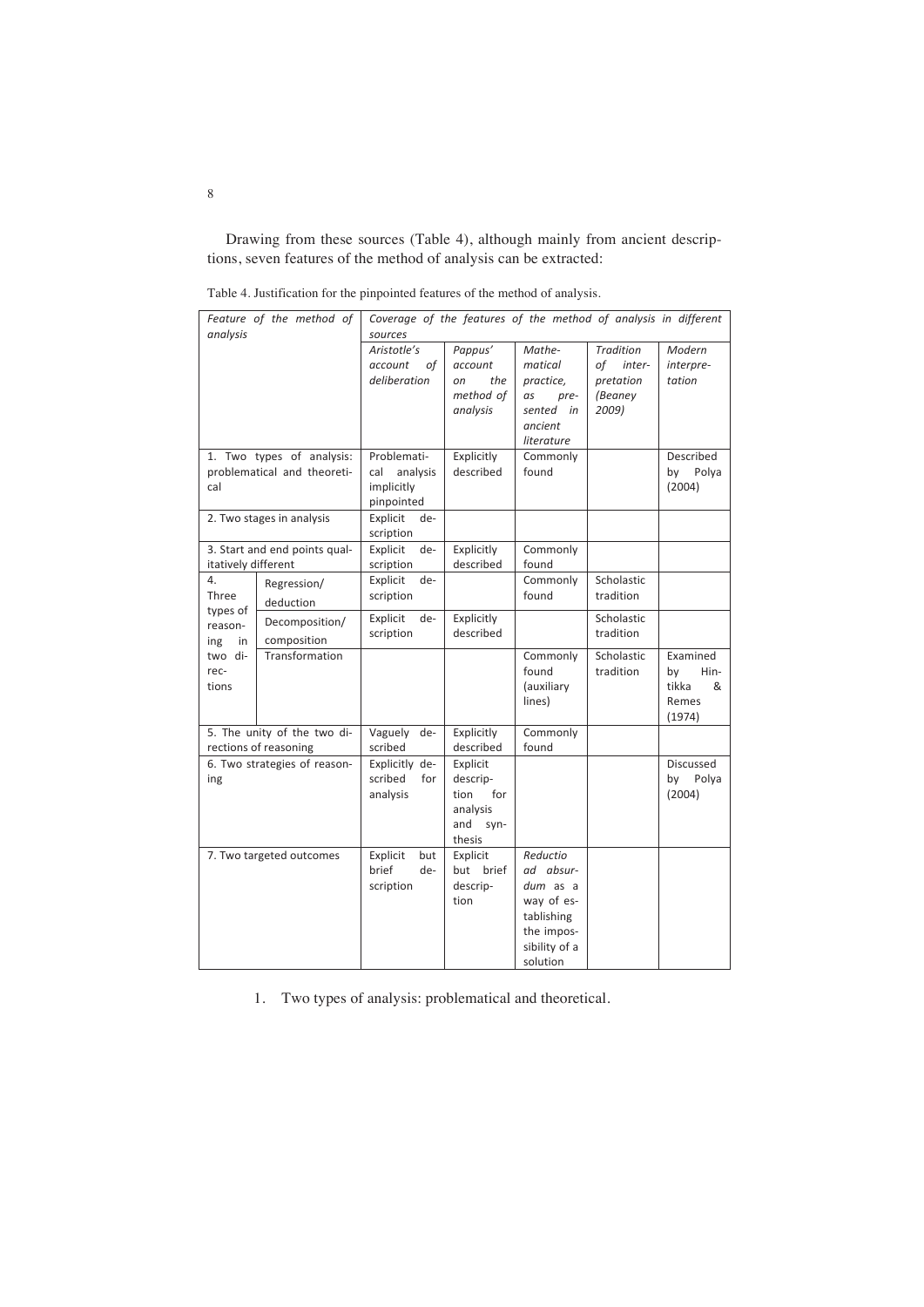- 2. Two stages in analysis: selecting among different means, and completing the analysis regarding the selected means.
- 3. The qualitative difference between the start point and the end point of analysis.
- 4. Three types of reasoning in two directions: in analysis, regressive inferences, decomposition and transformation; in synthesis, deductive inferences, composition and (reverse) transformation.
- 5. The unity of the two directions of reasoning.
- 6. Two strategies of reasoning: in analysis heuristic and iterative, in synthesis predetermined.
- 7. Two targeted outcomes: finding a solution or showing that a solution is impossible.

In the following, each of these is described in more detail. For clarity, the same numbering as above will be used throughout the paper.

# 1. Two types of analysis

According to Pappus, there are two types of analysis: theoretical and problematical. Problematical analysis aims at constructing a wished geometrical figure whereas theoretical analysis aims at proving a theorem. These are, in Polya's (2004) generalised terms, the problem to find (a certain object, the unknown of the problem) and the problem to prove (an assertion true or false).

#### 2. Two stages in analysis

Aristotle states: "if it seems to be produced by several means they consider by which it is most easily and best produced, while if it is achieved by one only they consider how it will be achieved by this and by what means this will be achieved". This suggests that in the common case of several means, there are two stages: first selecting the best means among different alternatives and then completing the analysis regarding the selected means, through a chain of inferences. This feature is related to the general tendency towards economizing. That it is not mentioned by Pappus may be explained by the fact that there is no specific mathematical method in play, rather the question is about a judgment; furthermore, in mathematical problem solving, the need for economizing is not a central issue. Nevertheless, Aristotle seems to have thought that this step of deliberation is also part of the method of analysis.

### 3. The qualitative difference between the start and end points of analysis

Pappus' description implies that the start and end points of analysis are qualitatively different. Regarding the start point in theoretical analysis, that is the "thing sought", we do not know whether it exists and is true, but assume that. Instead, the end point consists of something admitted, that is, already known. In geometry, ax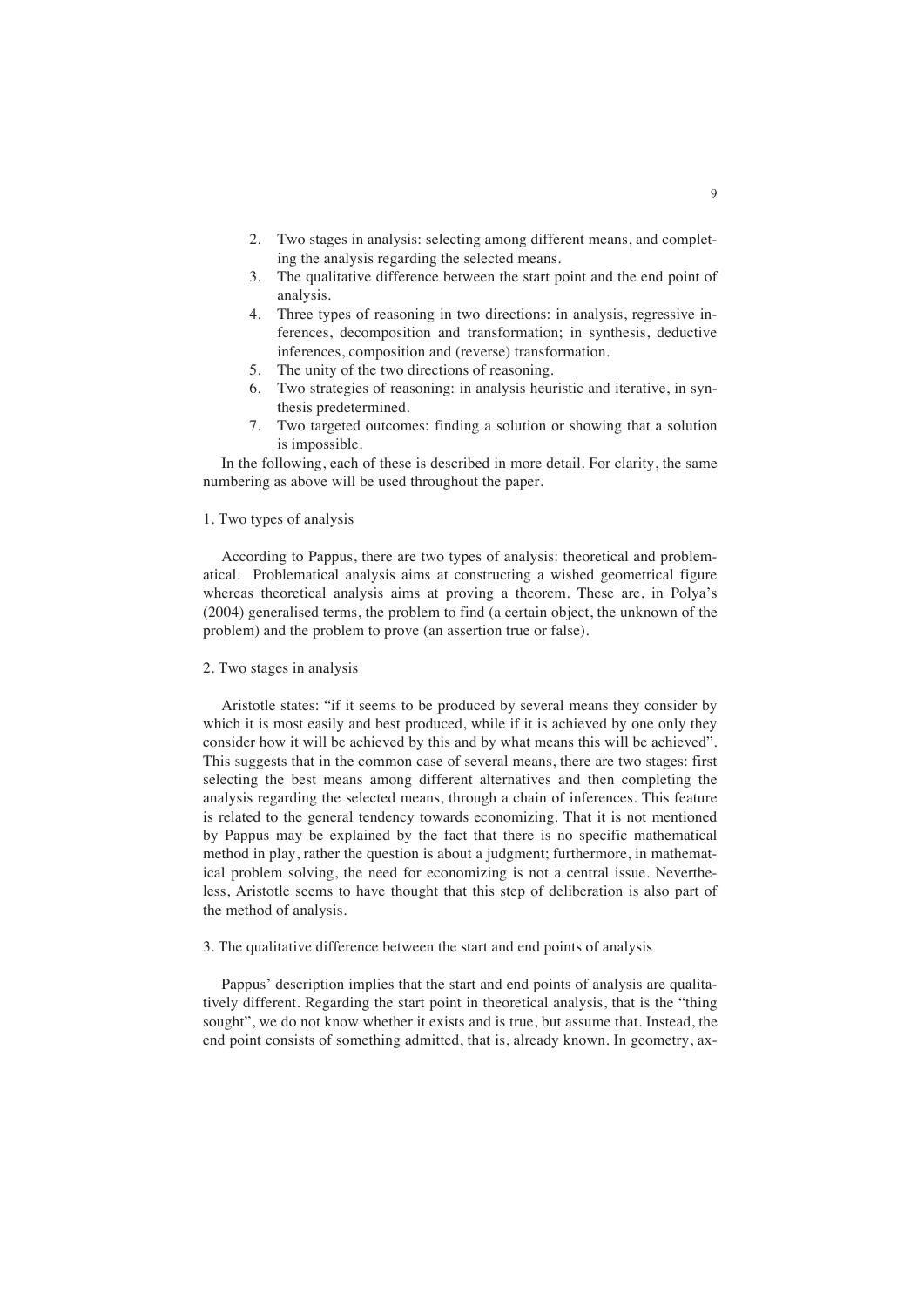ioms and theorems already proven provide a body of admitted things. In turn, synthesis provides the proof that the "thing sought" is existent and true. Correspondingly, in problematical analysis we do not know the "desired thing", but assume it to be known.

#### 4. Three types of reasoning in two directions

Pappus makes it clear that reasoning in analysis involves inferences backwards and also Aristotle refers to this kind of reasoning in the passage from Nicomachean Ethics. Such inferences backwards are called regressive analysis.

Two other types of reasoning are evident in the interpretation tradition (Beaney 2009) and they can be also deduced from ancient practice. Thus, analysis also comprises transformational aspects, where the original problem is transformed into another form for facilitating its solution (Beaney 2009). In geometric analysis, the use of auxiliary lines is the main form of this type of procedure. Moreover, a decompositional (or configurational) analysis is usually also involved (Hintikka and Remes 1974; Byrne 1997). In geometry, the question is about investigating from which parts (lines, angles, points, etc.) a figure is made up, and which relations exist between those parts.

Regarding synthesis (called proof by him), Pappus says that it is the reverse of analysis. Thus, the three types of reasoning of synthesis are carried out in reverse order compared to analysis.

### 5. Unity of the two directions of reasoning

According to Pappus, both directions of reasoning are needed: in analysis, backwards for the solution, and in synthesis, forwards for the proof or the construction of the desired figure.

### 6. Two strategies of reasoning

In Pappus' description, the method in itself does not provide detailed guidance on which particular moves one should carry out in analysis, except regarding the targeted end point: something admitted which is true or possible or can be done. Thus, analysis is heuristic rather than algorithmic and obviously often leads to an iterative approach of trial and error. In contrast, the synthesis stage is predetermined in the sense that it mirrors the (successful steps of) analysis, even if in reverse order.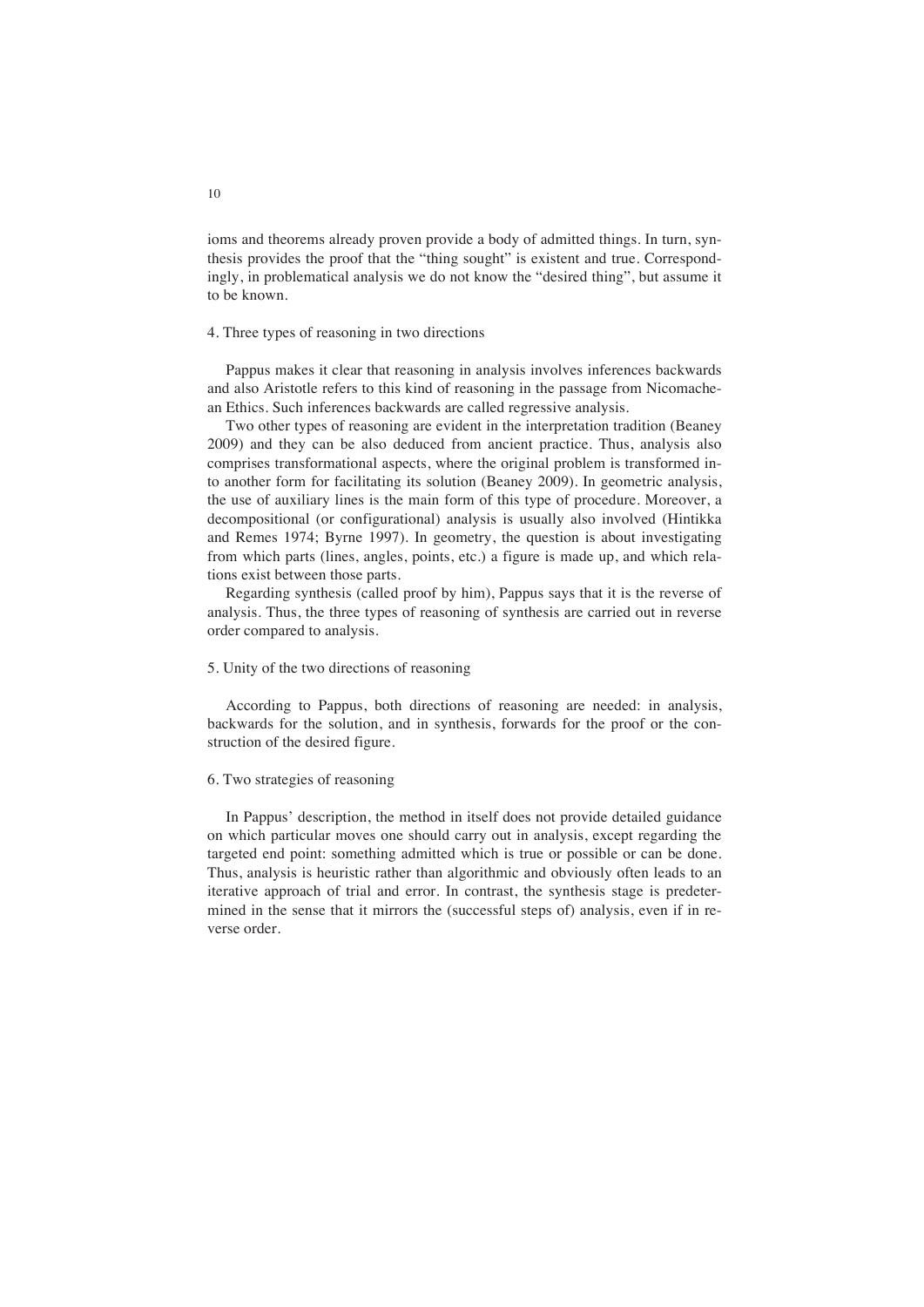### 7. Two targeted outcomes

Obviously, the main target of an analysis is to find a solution. However, Pappus also claims that the analysis stage can end up showing that a solution to the problem at hand is impossible. Although his wording is laconic and vague, it is reasonable to assume that he refers to *reductio ad absurdum,* a well-known technique in ancient geometry. It creates a proof of a thesis by argumentation that derives a contradiction from its negation (Rescher 2005).

## Concluding remark

In summary, it can be stated that these seven features of the method of analysis provide guidance and a flexible methodical arsenal for the geometer on how to approach the task, how to structure it, where to start and where to stop, which are the possible reasoning strategies and moves as well as what to target. It is in this sense that the method of analysis is suggested to provide a proto-theory of design: the thesis is that this guidance and methodical arsenal would apply also to design.

# **How does the proto-theory compare to the current theoretical landscape on design?**

In view of the arguments just made, the crucial question addressed is: Do the features of the proto-theory have similar or analogous counterparts in the current methodical and theoretical landscape of design? Namely, it can be assumed that if the features of the method of analysis are relevant to design, those features would have surfaced in recent methodical and theoretical design literature.

### 1. Two types of analysis

Briefly stated, the two types of analysis include finding (a solution) and proving (an assertion, say, on the validity of a proposed solution). The main difference of these is that in the former, one endeavours to create a chain of inferences from the problem towards a solution, whereas in the latter a solution is first guessed and then analyzed for its validity. In design literature, analogous approaches have been called problem-oriented and solution-oriented strategies, and it is recognized that completing a design requires the application of both (Wynn and Clarkson 2005). The many stage models of design, some positing that analysis precedes synthesis (Asimow 1962), some that synthesis precedes analysis (Hall 1962), have tried to accommodate and clarify both types, with varying success (it is important to note that in these models the meanings of analysis and synthesis have drastically drifted from the sense these terms are used in geometry).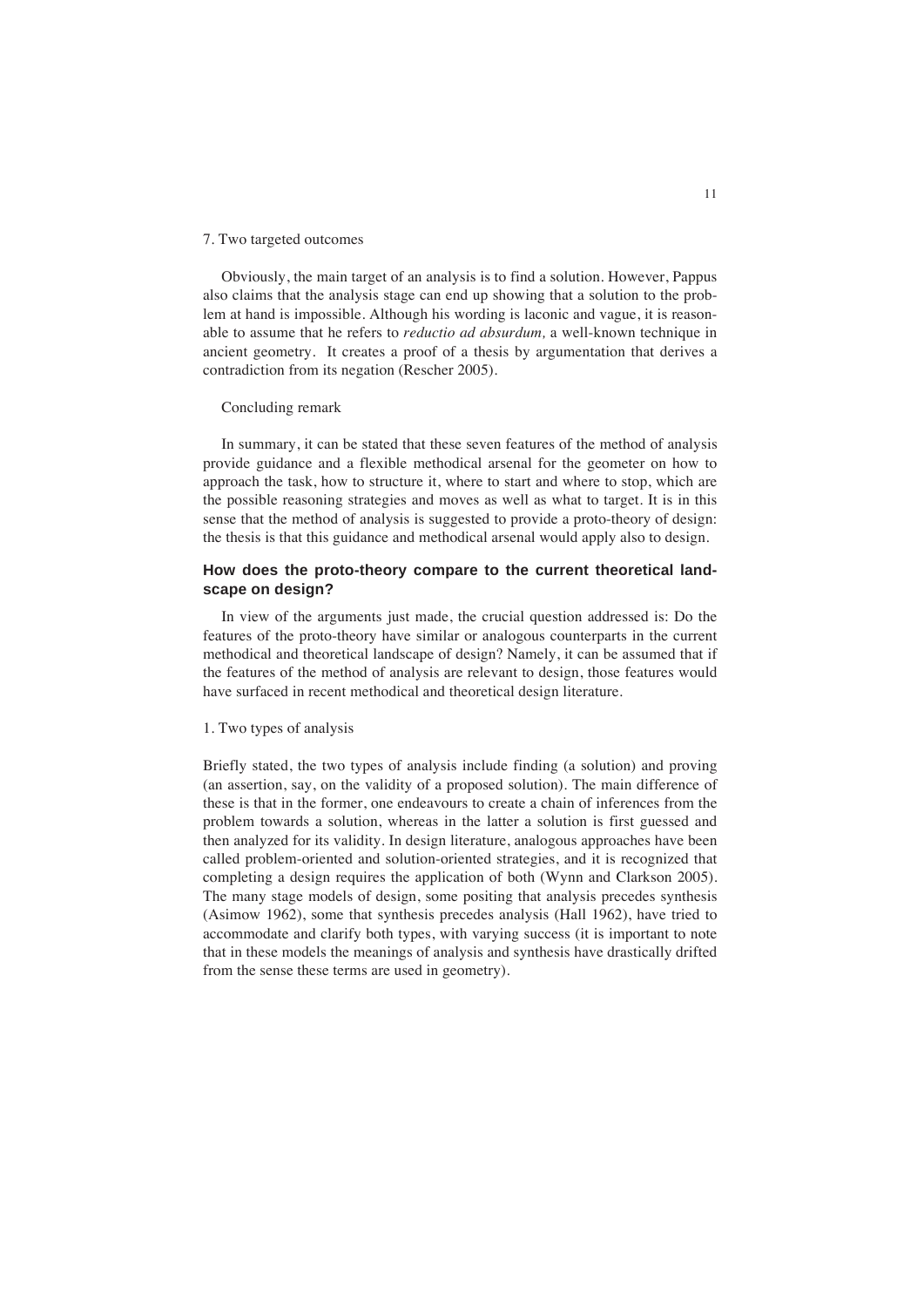### 2. Two stages in analysis

The two stages in analysis, of selecting a means among different alternatives and completing the analysis regarding the selected means, of course correspond to the dichotomy between conceptual design and embodiment/detail design (for example, Roozenburg & Eekels 1995). In the former, one tries to find the best solution in principle; in the latter, one endeavors to translate that into a practical solution. Morphological analysis (Ritchey 2006) and parameter analysis (Kroll & al. 2001) provide examples of approaches that have endeavoured to develop methods for conceptual design.

### 3. The difference between the start and end points of analysis

The philosopher Schütz (1943) proposed the concept of future perfect in relation to the theory of action: "So we have to place ourselves mentally in a future state of affairs which we consider already as realized…" This proposal, which has been used in the design domain, is similar to Pappus' general description of the start point of analysis: "For in analysis we suppose that which is sought to be already done, and we inquire from what it results…"

However, there is a newer proposal in the design field that comes near this feature. Hatchuel and Weil (2002) take it as their "fundamental proposition" that design reasoning must always make a distinction between two related spaces: the space of concepts and the space of knowledge. A concept (C) is defined as a proposition that has no logical status, i.e., we cannot know whether it is true or false. In turn, propositions in the knowledge space (K) have a logical status, and clearly the most interesting knowledge is what is known to be true. Design is defined as a process by which a concept generates other concepts or is transformed into knowledge. Thus, in the C-K theory, design is conceptualized by its start (C) and end points (K), which have similar characteristics as the start and end points in analysis. The C-K theory expands then knowledge about what occurs between these points.

### 4. Three types of reasoning in two directions

Regressive and deductive inferences equal, respectively, to backward and forward reasoning, as widely identified in the design domain. As an example, Quality Function Deployment embodies the chain of regressive inferences from the requirements to the product design. Decompositional and compositional inferences refer to breaking down and putting together. Such types of reasoning are often argued to exist in design (e.g. Pahl and Beitz 1996). Indeed, Product Breakdown Structure is a pure application of decomposition. In transformational inferences, the problem is transformed into another problem for facilitating its solution. This

12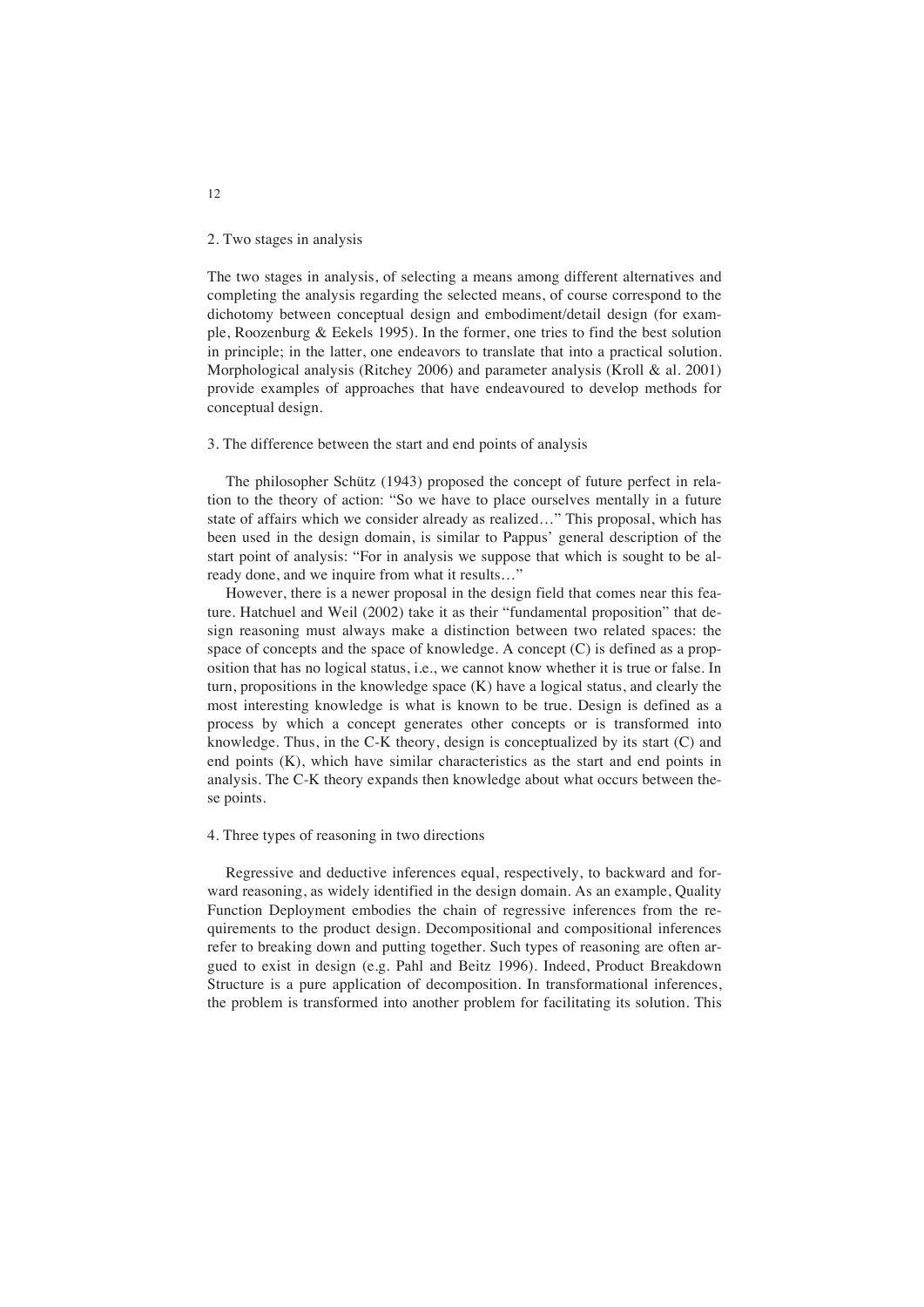idea is used in TRIZ (Cavallucci 2002), where a particular problem to be solved is abstracted to a more general level, at which the knowledge about inventive opportunities lies.

# 5. The unity of the two directions

The Vee model, developed in the framework of systems engineering (Stevens et al. 1998) and recently diffused in software engineering and project management (Forsberg et al. 2005), similarly implies two directions of reasoning.

### 6. Two strategies of reasoning

The view that the design process is heuristic and iterative, as in analysis, is now wide-spread (e.g. Pahl and Beitz 1996; Hubka and Eder 1987; Cross 2000). However, this was a new idea in the 1980´s, as evident from the observations of many who reported that, in practice, the designers unpredictably move between goals and means, instead of a linear, one-way process (e.g. Cross 2000, Rasmussen et al. 1994). The axiomatic design approach as presented by Suh (2001) represents an attempt to facilitate this heuristic and iterative search through rules. The predetermined deductive process of synthesis, in turn, is present in the right wing of the Vee model.

### 7. Two targeted outcomes

As all other parts and aspects of the method of analysis are geared towards finding a solution, the interest here in the impossibility of it. In engineering design, it has been found that requirements set based on customer wishes may be unrealistic (Ramaswamy & Ulrich 1993); engineering models are proposed as a means for pinpointing the impossibility of a solution. More generally, a feasibility analysis stage has been suggested (Asimow 1962) for dealing with this issue.

### Concluding remarks

Several interesting observations and insights stand out. First, for all the features explicitly, or implicitly, contained in the method of analysis, we can pinpoint modern, corresponding ideas, concepts and methods, many very recently rediscovered (Table 5). This adds to the validity of the method of analysis as a theory of design. Second, without exception, the modern concepts and practices have been forwarded by their originators without any reference to the ancient counterparts – clearly, due to ignorance of them. Further, insights into the breadth and depth of the proto-theory as well as into its use for analyzing the evolution of design methodology can be made – these are discussed below.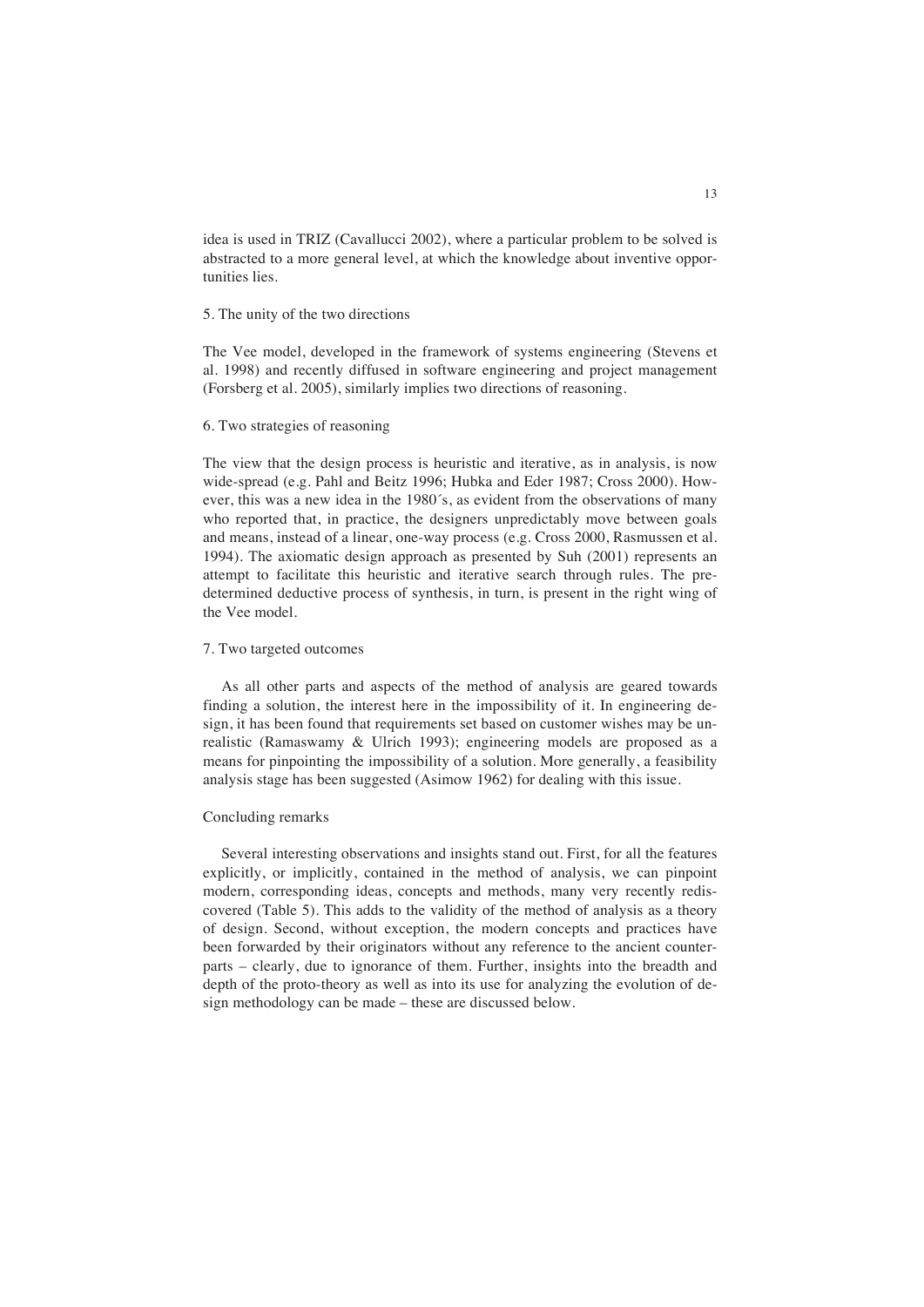Table 5. Proto-theory vs. current theories and methods.

| Features of geometric analysis                           |                | Embodied in current meth-<br>ods                                             | Expanded in current<br>methods                                                                 |
|----------------------------------------------------------|----------------|------------------------------------------------------------------------------|------------------------------------------------------------------------------------------------|
| 1. Two types of analysis                                 |                | Problem oriented and solu-<br>tion oriented approaches                       |                                                                                                |
| 2. Two stages in analysis                                |                | Distinction between con-<br>ceptual design and embod-<br>iment/detail design | Morphological anal-<br>ysis; parameter anal-<br>(expansion<br>ysis<br>of<br>conceptual design) |
| 3. Difference between start and<br>end point of analysis |                | Future perfect approach                                                      | C-K theory                                                                                     |
| Three<br>4.<br>types of rea-                             | Regression     | Function<br>Quality<br>Deploy-<br>ment                                       |                                                                                                |
| soning in two<br>directions                              | Decomposition  | Product Breakdown Struc-<br>ture                                             |                                                                                                |
|                                                          | Transformation | TRIZ                                                                         |                                                                                                |
| 5. Unity of the two directions                           |                | Vee model                                                                    |                                                                                                |
| 6. Two strategies of reasoning                           |                |                                                                              | Axiomatic design                                                                               |
| 7. Two targeted outcomes                                 |                |                                                                              | Engineering<br>models<br>(expansion of "proof<br>of impossibility of a<br>solution".           |

# **Use of the proto-theory for clarification of a current approach to design**

In (Kroll & Koskela 2012), research endeavouring to interpret the parameter analysis (PA) methodology of conceptual design (Kroll et al. 2001) through the reconstructed proto-theory of design is reported.

From the viewpoint of parameter analysis, the notions of the proto-theory are found to create added clarity when applied to this contemporary design approach. Especially, they allow interpreting each of the parameter analysis steps separately in terms of the types of reasoning involved. Also it is clarified that reasoning backwards towards a solution and reasoning forwards towards the proof are integrated into one process.

In turn, from the viewpoint of the proto-theory, it is of interest that most features of the proto-theory can be connected to steps or aspects in PA. This, for its part, empirically adds to the validity of the proto-theory. Second, the proto-theory is helpful in pinpointing aspects or parts of a suggested design process that remain implicit or not fully elaborated. Arguably, this is related to the prevailing relative lack of precise notions to describe design reasoning in detail. Third, the examination of PA provides evidence on the role of the proto-theory as a useful reference:

14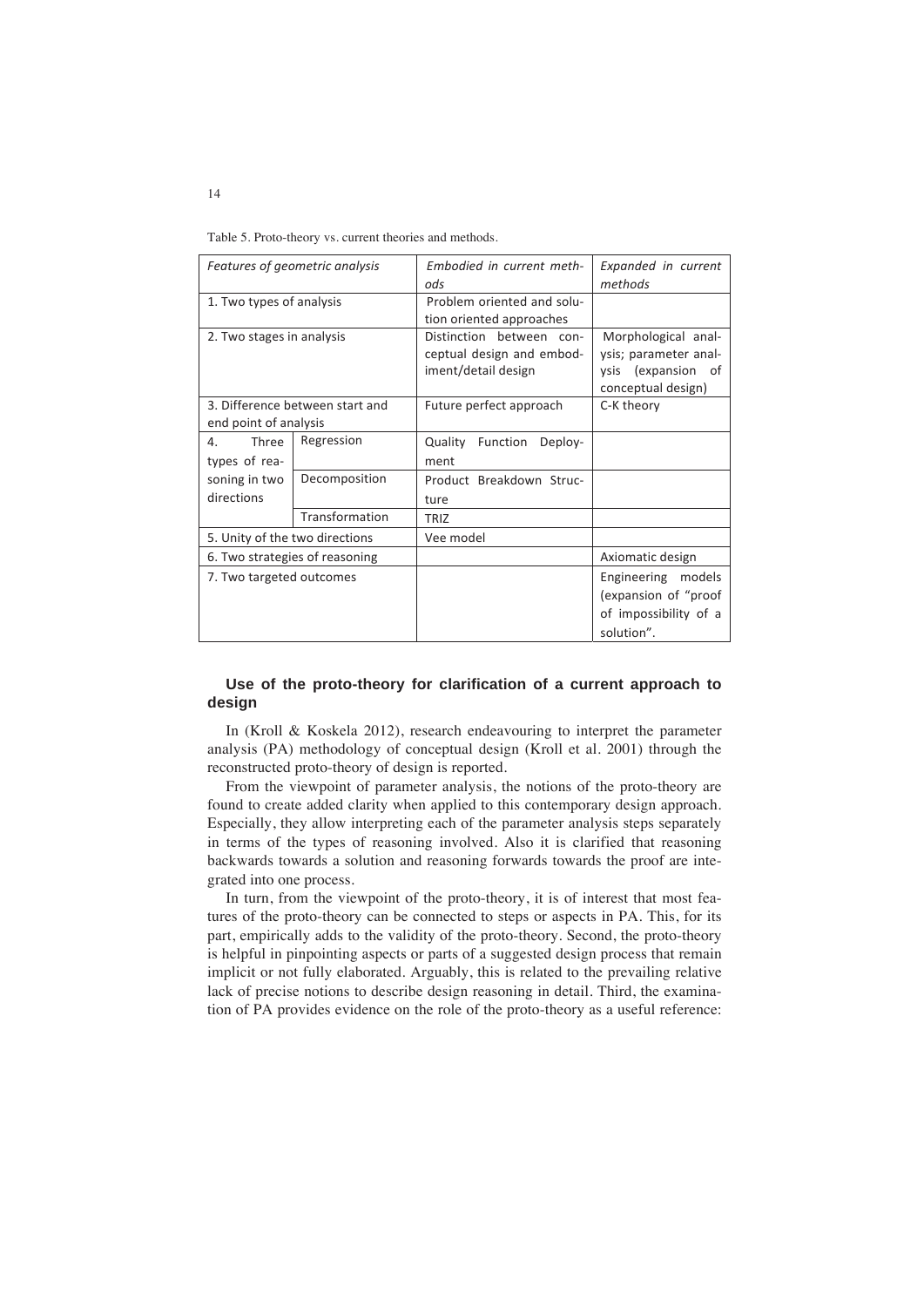for example, a novel strategy of reasoning in PA (focus on those parts of the problem where uncertainty can be most steeply reduced) could readily be identified when it was compared to the corresponding feature of the proto-theory.

In addition, this research highlighted certain differences of design reasoning in comparison to geometric reasoning. For example, in design, reasoning is more often based on informal logic than in geometry. Furthermore, there seem to be steps in PA that do not nicely fall into the proto-theory. Comparison of alternatives belongs to such steps. This may indicate that for some aspects and stages of design, notions and explanations that go beyond the proto-theory are needed. This is discussed in the next section.

# **Evaluation of the proto-theory as a theory of design**

In (Koskela 2000), it has been argued that general functions of a theory comprise explanation, prediction, direction (for further progress) and testing (for validity). Furthermore, especially in a managerial science, a theory should also provide the functions of providing tools for decision and control, communication, learning and transfer (to other settings). Due to the novelty of the topic, only a part of these functions can be used as a basis of evaluation: explanation, direction, testing, tools for decision and control and communication.

### **Explanation**

Does the proto-theory provide an explanation on how design can effectively be carried out? If yes, is that explanation better than prior explanations?

The close correspondence of the features of the proto-theory to topics in the current theoretical landscape of design arguably indicates that the proto-theory provides an explanation on design. Some further remarks on the quality of that explanation can be provided.

First, regarding the conceptualization of design, the proto-theory seems to provide a broader explanation than recent design theory proposals, even those with practical success, such as axiomatic design (Suh 2001) or the C-K theory (Hatchuel and Weil 2003). The former deals with the strategy of regressive and decompositional reasoning, for which heuristic (non-proven) rules have been developed. The latter is oriented around the start  $(C)$  and end  $(K)$  points of analysis (Hatchuel & Weil 2009). In it, the dynamic and interactive nature of the start and end points, concepts and knowledge, is accentuated. By formally representing the start and end points, the space of concepts  $(C)$  and the space of knowledge  $(K)$ , it has been possible to model the revision of object identities in C and the expansion of knowledge in K through four operators, three of which arguably are new. However, despite these advances, both of these approaches orderly cover only one or at most two of the several features of the method of analysis.

Second, this proto-theory can be claimed to be point wise deeper than the present body of knowledge on design. It shows the intellectual origin of such practi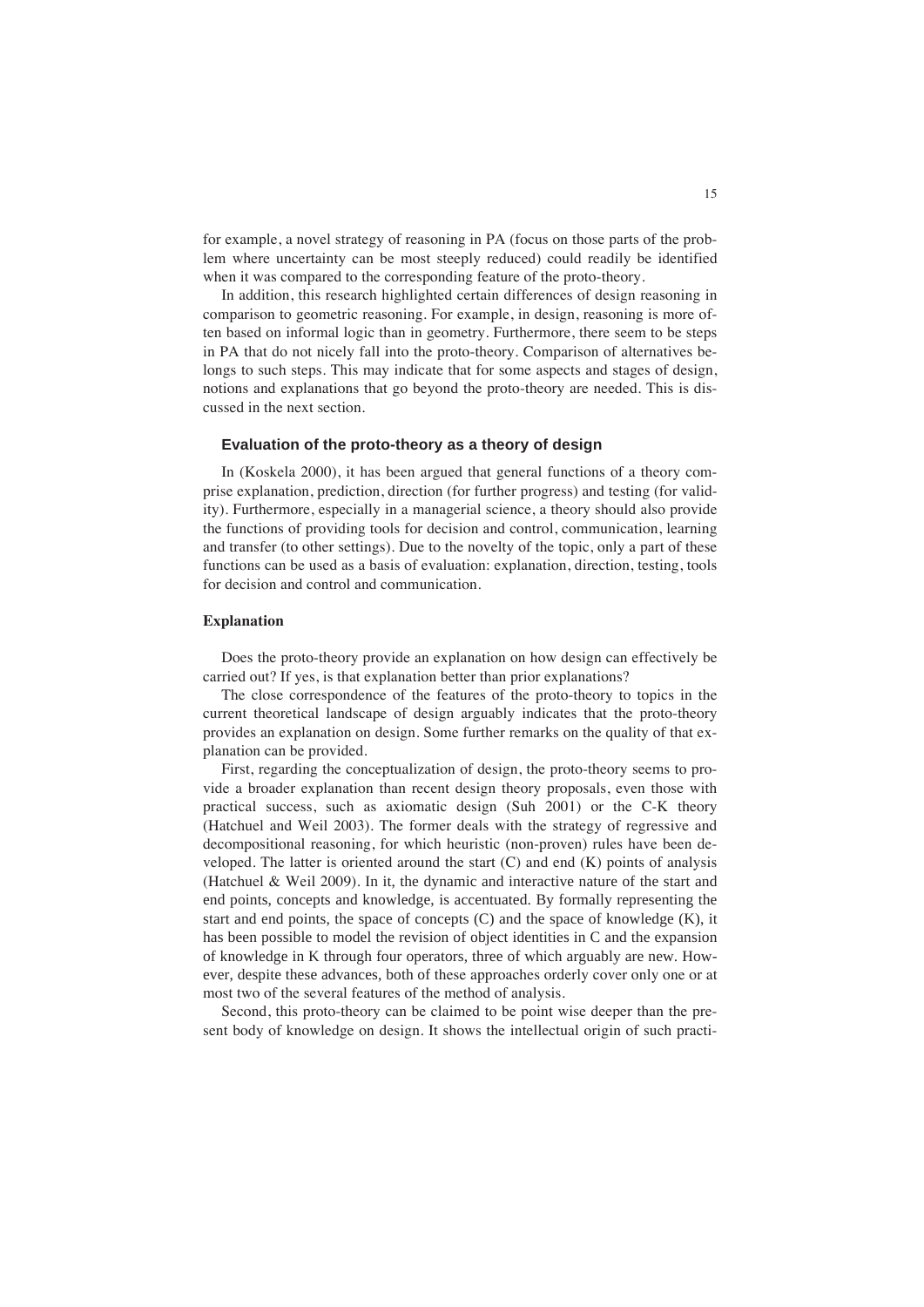cally used and popular methods as Vee model and Product Breakdown Structure, and gives them an initial explanation by way of a geometric analogue. The theoretical basis for these methods has hitherto been totally missing.

Third, at the outset, the explanation provided by the proto-theory is constrained by any intrinsic differences between the two areas: geometry and design. However, this does not seem to be a serious limitation: in such cases, it is possible to proceed through analogical reasoning towards finding the nearest design counterpart for a geometrical feature as well as to clarify the difference between the two.

### **Direction**

Does the proto-theory give direction for further progress? When comparing current design theories and methods to the proto-theory, an interesting pattern of evolution is initially revealed (Table 5). Many design theories and methods seem to be based on descriptive but somewhat shallow knowledge on some aspect of the design process, equalling one feature of the proto-theory. However, only in such cases where a single feature of the proto-theory has been expanded and operationalised, manifest advances in design theory and/or methodology seem to have been made. Axiomatic design and the C-K theory, as discussed above, provide examples of this.

This leads to the hypothesis that the development of design theory and methodology should concentrate on expanding each feature of the proto-theory, focusing first on those where the theoretical and methodical advances have been meagre, such as "unity of two directions". Thus, indeed direction for further progress seems to flow from the proto-theory.

### **Testing**

Does the proto-theory allow for testing its validity? As the method of analysis is relatively precisely defined, this should be generally possible. In principle, it would be feasible to empirically test the proto-theory both as a descriptive account (do designers use the seven features in their design activities; to which extent there are activities or aspects that are beyond the seven features?) and as a prescriptive guide (are the design outcomes or the design process improved through the implementation of the proto-theory?). Such studies have not yet been carried out.

However, based on analysis of Aristotle's seminal remark, the mentioned application of the proto-theory to clarify a current approach, and generally discussed features of design, something can be said regarding the question: Are there limitations related to the method of analysis as a proto-theory of design? At least four important gaps can be discerned.

First, the examples used by Aristotle are on design by one individual, analysis by one mind. However, design is very rarely an activity that is embodied within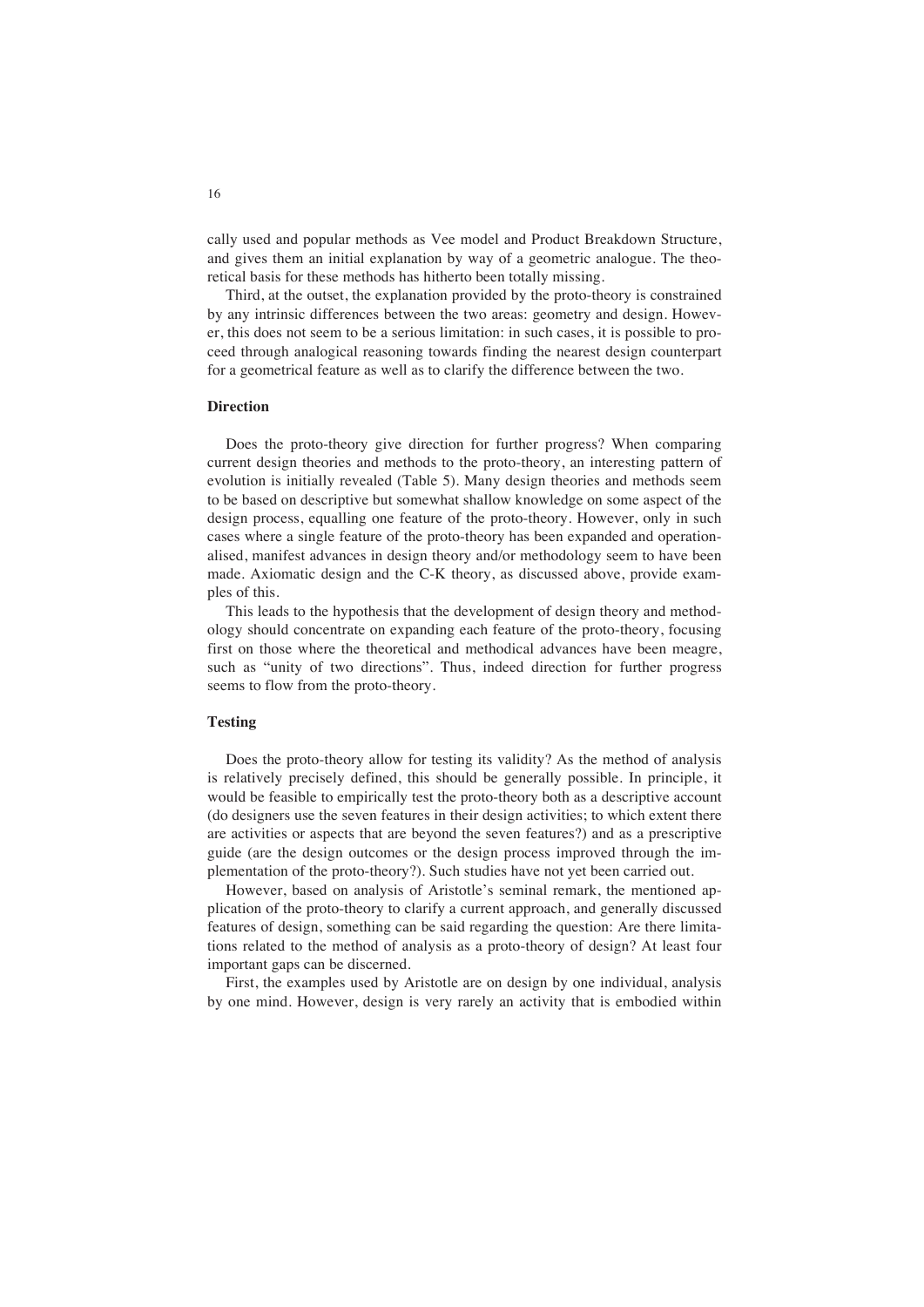one individual. Rather, outcomes of design have to be presented to the client, to the producer and to other designers. Each designer needs to persuade others that his output is the best possible in the situation. This interaction, communication and persuasion is not covered by the method of analysis.

Second, the need for plausible (rather than logical) reasoning in design becomes evident for example in the comparison of alternative concepts and solutions. The method of analysis has no means to cover this type of reasoning.

Third, the starting point of analysis is either the task of proving a mathematical theorem or the task of drawing a certain geometrical figure. In both cases, the question is about a self-contained starting point, presented through unambiguous mathematical concepts. Both tasks are universal in the sense that their results are applicable and true everywhere and always. Instead, design is about a particular need of particular user(s). Thus exploration of that particular case is required at the outset of design. Also it is implied that our understanding of a particular case is never complete. The stage of making sense of the particular case in question is missing from geometric analysis.

Fourthly, geometric analysis is about the existence and production of a solution or about the proof. Design, when it comes to esthetical aspirations, is about influencing the audience. This is also missing from geometric analysis.

Interestingly, these gaps (except perhaps the third one) exist also in the theoretical landscape of (engineering) design, if not absolutely, so at least as weaknesses. However, they all point to the need of embracing another ancient discipline into design theorizing, namely rhetoric (Buchanan 1985, Ballard & Koskela 2013, Koskela & Ballard 2013).

### **Decision and control/communication**

 Does the proto-theory provide practical tools for design? Does it help in communication? As evidenced in the clarification of the parameter analysis method through the proto-theory, the proto-theory seems to provide a more precise terminology in the field of design, than currently available; this supports communication. But the interpretation of the parameter analysis through the concepts of the proto-theory as such shows that the latter have value in contributing to decision and control in design.

## **Concluding remark**

The conclusion is that the proto-theory fulfills several of the functions of a theory in a superior and fertile way. All in all, it can be contended that this prototheory is not only of historical interest, but – still – provides a contribution to the theoretical and methodical knowledge on design.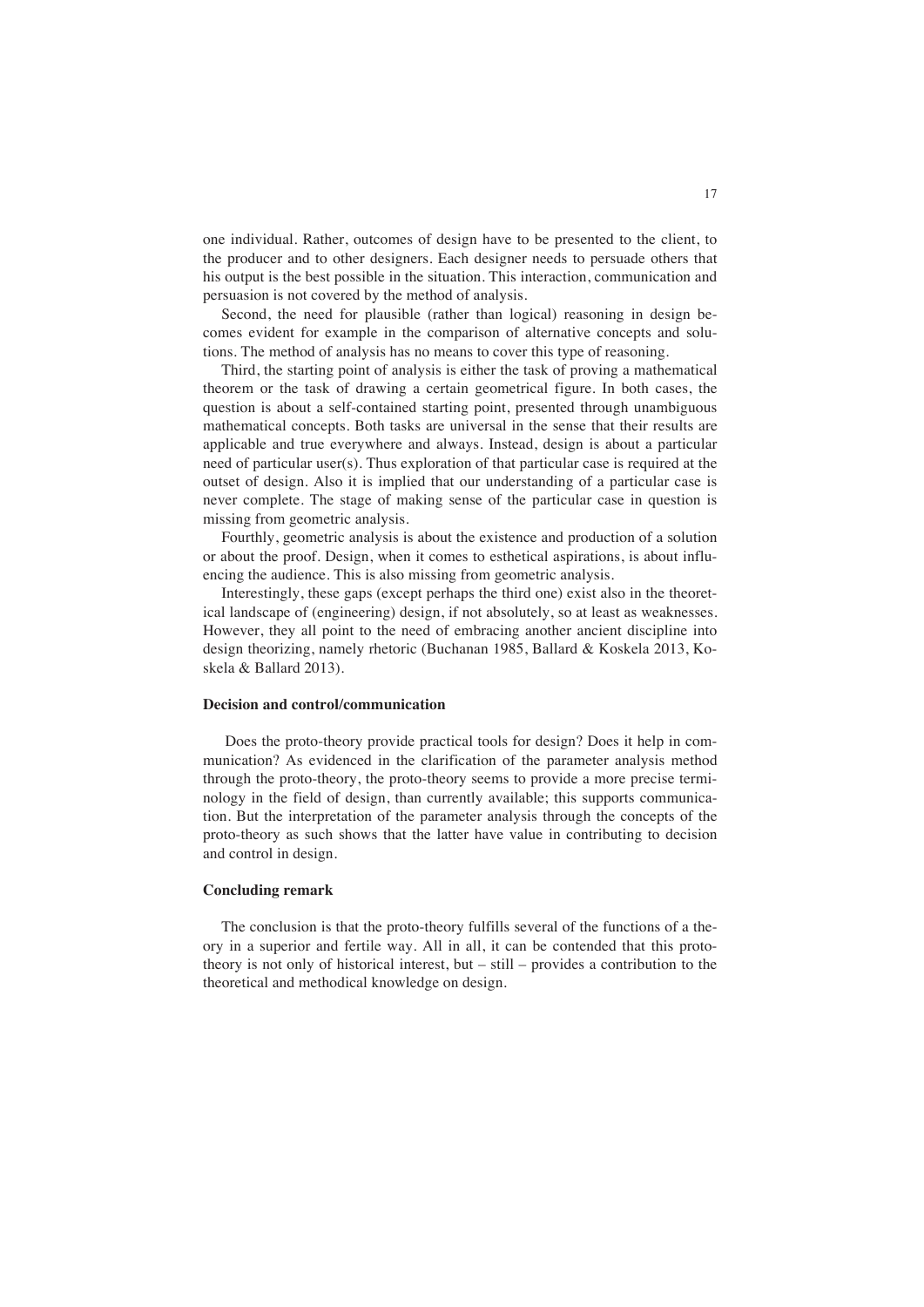#### **Conclusion: the lessons for design theorizing**

Perhaps the most important conclusion for design theorizing is about the significance of history: there has been a fertile legacy for understanding design but it has not been embraced by the movement towards design theorizing that started in the 1960's. It is tempting to draw an analogy to the general history of sciences and philosophy: the forgotten and lost legacy from the Antiquity was reintroduced in Europe during Renaissance and this crucially triggered development towards Enlightenment and the modern period. The intriguing question arises whether we will witness a late Renaissance in the discipline of design. Indeed, if we accept that the proto-theory of design has been rediscovered, we are compelled to see the evolution of design science under a new light. The core theory of design has been missing, and although scholars of design have endeavoured to discover it, the progress has been painfully slow and results fragmented. This missing of the core theory has arguably contributed to the maintenance of disciplinary fragmentation around design. This situation invites sounding whether the proto-theory of design, for its part, could still be used for advancement and unification of design science.

The argument for unified design science is not new. At the outset, there was a unified approach to design and making: the Aristotelian science of production, *techne*. No valid rationale is visible for the current fragmented disciplinary situation in this field, with engineering design, industrial design, systems engineering, new product development and project management having their own communities and knowledge bases. It should be possible to unify the many design disciplines around their common theoretical basis, or at least pinpoint their connections. Indeed, the task ahead is to compile a common conceptual and theoretical core for the various design and production sciences, and to develop associated ways of contextualizing it to specific situations. In this regard, it is interesting to note that the view on the ubiquitous nature of design, as recently highlighted by the initiatives to establish management as a design science (Boland and Collopy 2004), is fully compatible with the original wide scope of *techne*.

Another challenge posed by the proto-theory to current theorizing on design is about the scope of the phenomenon of design. Most current design theories seem narrow in comparison to the proto-theory. On the other hand, the proto-theory cannot be claimed to cover the whole area of design; from Antiquity onwards, it has been contended that there are aspects and stages in design that are best approached through rhetoric. The task of agreeing on the boundaries of the phenomenon of design seems still to be in front of us.

Lastly, the proto-theory renders the terminological problems plaguing the discipline of design visible. The terms analysis and synthesis have maintained a longstanding prestige, and as the understanding of their original meaning has been corrupted, new meanings have been given to them in different knowledge domains. This has led to a fundamental confusion of the role and meaning of analysis and synthesis in design. The current popular understanding in design literature of anal-

18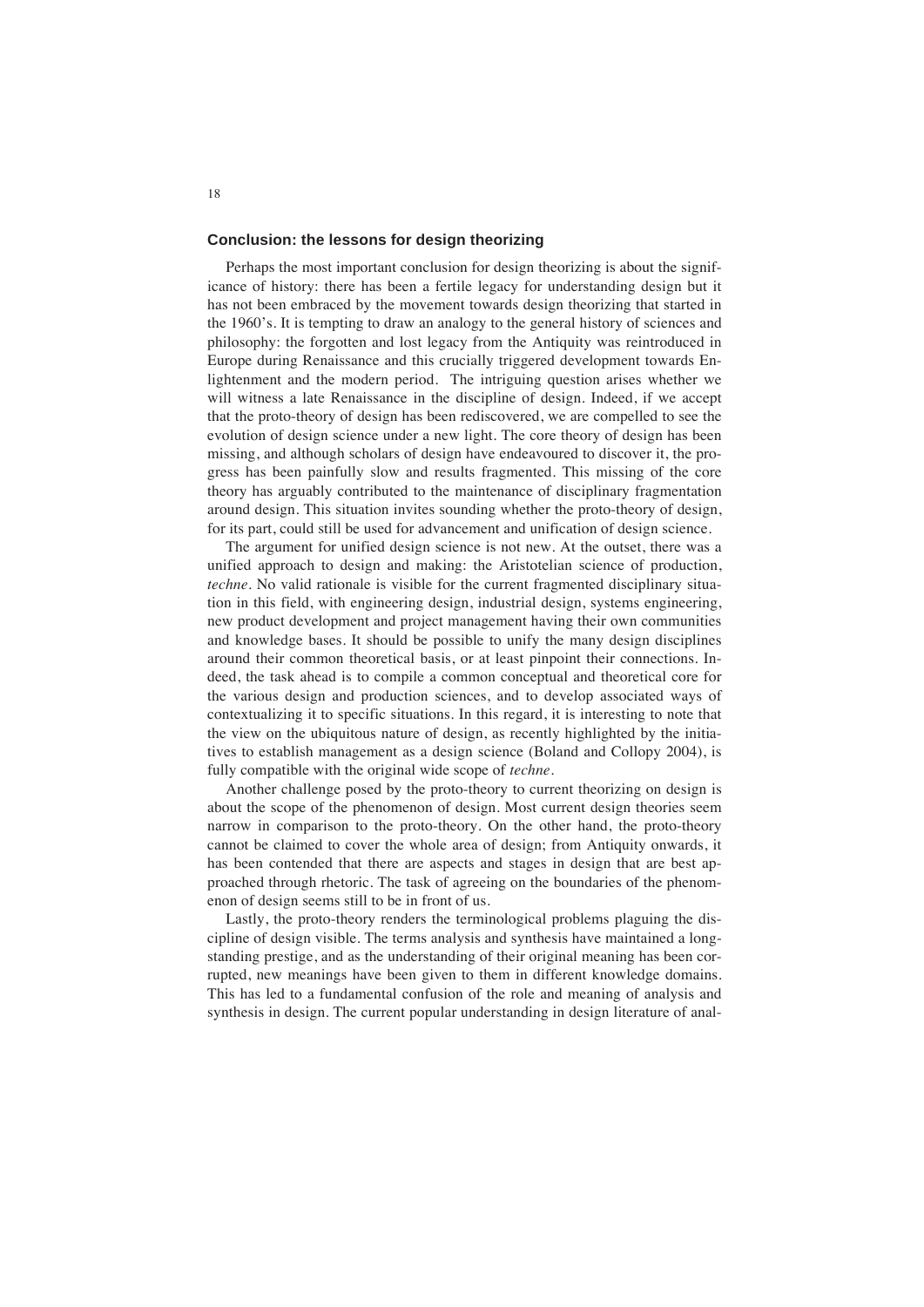ysis as a rational stage and synthesis as a creative stage is in direct contradiction with the ancient understanding. In his account on synthesis, Roozenburg (2002) recognises those ancient meanings for analysis and synthesis as they have been transmitted in the philosophy of science, but comments that this use of those words is rather confusing. Unfortunately, it is rather the design field that is using those words in a way that is detached from their historical roots. It is opportune to clarify this confusion, for the sake of the advancement of the field.

### **Acknowledgements**

Discussions with Dr. Ehud Kroll have been useful for clarifying the design interpretation of the features of the method of analysis. The helpful comments by two anonymous reviewers are also gratefully acknowledged.

#### **References**

- Aristotle (1924) Aristotle's Metaphysics, a Revised Text with Introduction and Commentary by WD Ross. Clarendon Press, Oxford.
- Aristotle (s.a.) Nicomachean ethics [electronic resource]. Available at: http://classics.mit.edu/Aristotle/nicomachaen.html.
- Asimow M (1962) Introduction to design: fundamentals of engineering design, Prentice-Hall.
- Ballard G, Koskela L (2013) Rhetoric and Design. International Conference on Engineering Design (ICED13), Seoul, August 19-22, 2013.

Barnes J (2000) Aristotle: a very short introduction. Oxford University Press,.

Beaney M (2009) Analysis, The Stanford Encyclopedia of Philosophy, Summer 2009 edn, Zalta EN (ed) http://plato.stanford.edu/archives/sum2009/entries/analysis/

Boland RJ, Collopy F (2004) Managing as Designing. Stanford University Press.

- Buchanan R (1985) Declaration by design: Rhetoric, argument, and demonstration in design practice. Design Issues, 4-22.
- Byrne PH (1997) Analysis and science in Aristotle. Albany: State University of New York Press
- Cavallucci D (2002) TRIZ, the Altshullerian approach to solving innovative problems. In: Chakrabarti, A (ed.), Engineering design synthesis: understanding, approaches, and tools. London: Springer.
- Cooper JM (1975) Reason and human good in Aristotle. Harvard University Press. Cambridge.
- Cross N (1993) Science and design methodology: A review. Research in engineering design, 5(2), 63-69.
- Cross N (2000) Engineering design methods: strategies for product design, Wiley
- Forsberg K, Mooz H, Cotterman, H (2005) Visualizing Project Management. Third ed. Wiley,Hoboken.
- Galen (1997) The Affections and Errors of the Soul. In: Selected Works. Singer PN (transl) Oxford University Press, pp 120-149.
- Hall AD (1962) A methodology for systems engineering. Princeton.
- Hatchuel A, Weil B (2003) A new approach of innovative design: an introduction to C-K theory. In: Proceedings. International Conference on Engineering Design (ICED-03), Stockholm
- Hatchuel A, Weil B (2009) C-K design theory: An advanced formulation. Res in Eng Des 19(4):181-192
- Hintikka J (2011). Method of Analysis: A Paradigm of Mathematical Reasoning? History and Philosophy of Logic 33 (1):49 - 67.
- Hintikka J, Remes U (1974) The method of analysis: its geometrical origin and its general significance. Boston Studies in the Philosophy of Science. Dordrecht.
- Hubka V, Eder WE (1987) Scientific approach to engineering design. Des Stud 8(3):123-137